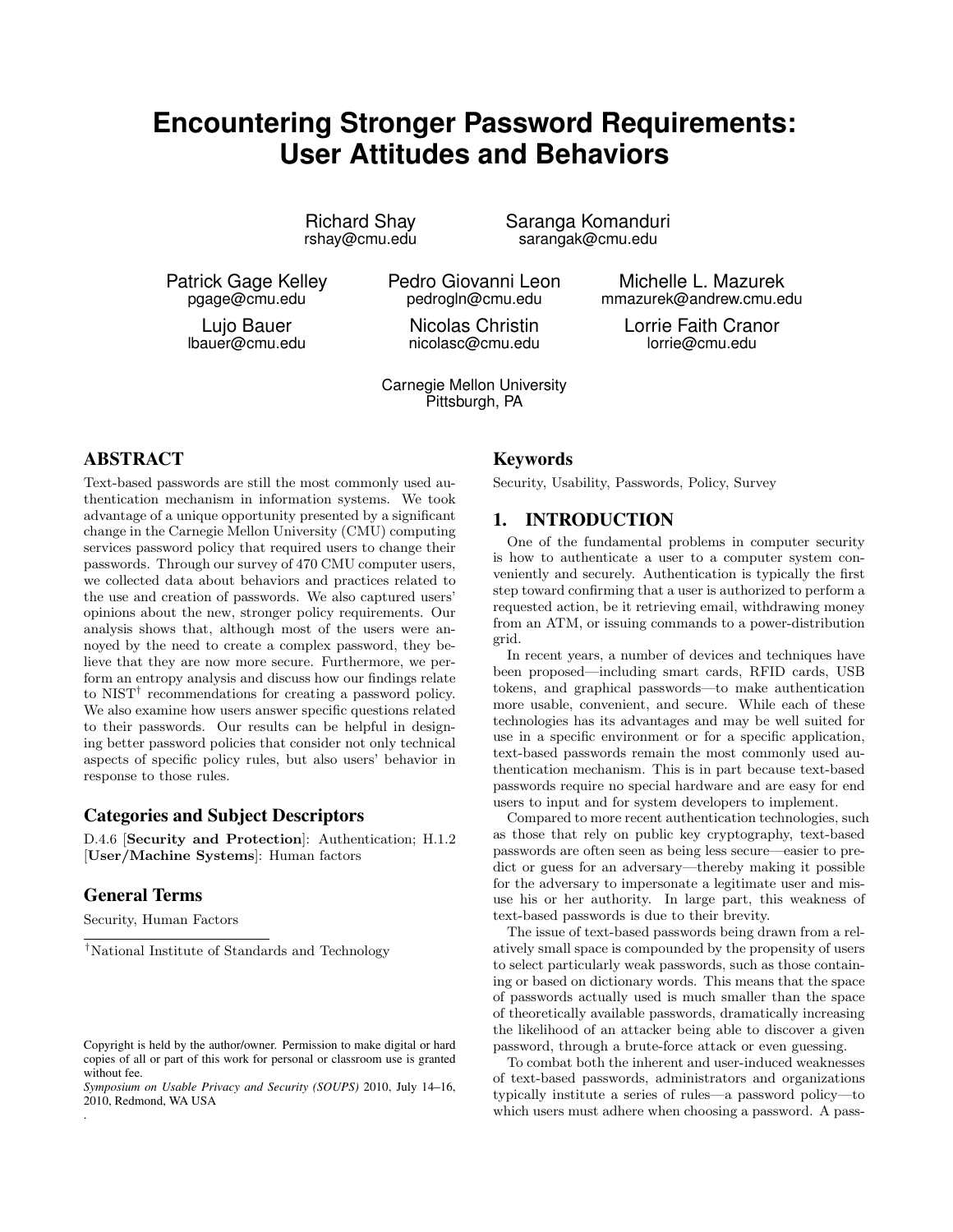word policy may specify, for example, that a password must have a minimum number of characters, that it must include uppercase letters or numbers, and that it may not include dictionary words. The purpose of such password policies is to ensure that the space of possible passwords is large and to prevent users from selecting passwords that may be easy for an attacker to discover, whether by guessing or through a brute-force attack.

There is consensus in the literature that a properly written password policy can provide an organization with increased security [10, 20, 21, 22, 23]. There is, however, less accord in describing just what such a well-written policy would be, or even how to determine whether a given policy is effective. Prior work has examined user habits with passwords [7], simulated users [20, 21], performed laboratory experiments [14, 23], studied lists of passwords [1], and surveyed users with a static password policy  $[11, 16, 17, 24]$ . Despite this work, the effects of password policies are still unclear, for two main reasons, detailed below.

First, although it is easy to calculate the theoretical password space that corresponds to a particular password policy, it is difficult to determine the practical password space. Users may, for example, react to a policy rule requiring them to include numbers in passwords by overwhelmingly picking the same number, or by always placing the number in the same location in their passwords. There is little published empirical research that studies the strategies used by actual users under various password policies.

Second, some password policies, while resulting in stronger passwords, may make those passwords difficult to remember or type. This may cause users to engage in a various behaviors that might compromise the security of passwords, such as writing them down, reusing passwords across different accounts, or sharing passwords with others. Further undesirable side effects of particular password policies may include frequently forgotten passwords, which may increase help-desk workload and thus IT-support costs [15]; discontent among users forced to adhere to an inconvenient password policy; and generally diminished productivity [6, 7]. In fact, the harm caused by users following an onerously restrictive password policy may be greater than the harm prevented by that policy [6].

In this paper, we seek to advance understanding of the factors that make creating and following password policies difficult. We present the results of a survey of 470 Carnegie Mellon University (CMU) students, faculty, and staff, conducted soon after the university's password policy underwent an abrupt change from being very unconstrained, to being very constrained. Because of this opportune timing, we were able to gather data to compare user habits under both policies. We also gathered users' impressions shortly after they experienced the policy shift and collected information on password-selection strategies under the new policy.

Among our findings is that, unsurprisingly, users were annoyed by the shift to a stricter password policy. However, we also found that users did not find it difficult to adhere to this policy and believed that the change in policy resulted in greater security. Users were neutral toward whether the change was worth the effort, and whether CMU should return to its prior password policy. Relatively few users wrote down their passwords, but a significant number reused their passwords across accounts or shared them with others. In analyzing these and other findings we also discovered statistically significant differences between the behavior of different demographic groups.

Our investigation included collecting statistics about some very specific password-selection behaviors, such as which digits users opted to use and the locations of these digits in passwords. Roughly extrapolating from these results, we estimate the practical entropy of passwords that adhere to the new policy.

This paper is organized as follows. In Section 2, we discuss the change in CMU's password policy in more detail and review related work. We describe the methodology of our study in Section 3. In Section 4, we present our results on user behavior: we report on demographics, user sentiment, how users fared in creating and memorizing passwords, and the sharing and reuse of passwords. In Section 5, we present our findings about users' password-construction strategies, the entropy of passwords created under the new password policy, and how this entropy compares with that predicted by NIST. In Section 6, we highlight our most significant findings.

#### 2. BACKGROUND AND RELATED WORK

In this section, we provide more detail about the Carnegie Mellon password policy change and discuss related work.

#### 2.1 CMU Password Policy Change

CMU students, faculty, and staff have accounts on the Andrew computer system. These password-protected accounts provide access to important online services, including email, course registration, and access to licensed software. Until the end of the Fall 2009 semester, the only password requirement enforced for most Andrew users was that their password include at least one character.

In December 2009, all Andrew users received an email announcing a new, stricter password policy. By January 27, 2010, all Andrew passwords would be required to contain at least eight characters, and include at least one uppercase letter, one lowercase letter, one digit, and one symbol. Furthermore, new passwords would be subject to a dictionary check: if the string obtained after removing all nonalphabetic characters matched a dictionary word, the password would be rejected. Passwords containing four or more occurrences of the same character would also be rejected.<sup>1</sup>

When the new password policy went into effect on January 27, users without compliant passwords became unable to access their Andrew accounts. By that evening, 88.2% of the 14,587 student accounts were compliant, as well as 82.8% of the 4,511 staff accounts and 78.6% of the 2,005 faculty accounts. Some users may have failed to change their passwords because they no longer used their Andrew accounts.

This change in password policy was motivated by the university's joining the InCommon Federation, "a formal federation of organizations focused on creating a common framework for collaborative trust in support of research and education."<sup>2</sup> The federation has entropy requirements for passwords for achieving specific identity-assurance levels: for example, achieving bronze or silver identity-assurance status

 $^1$ www.cmu.edu/computing/news/status/andrew/

 $^{2}$ www.incommonfederation.org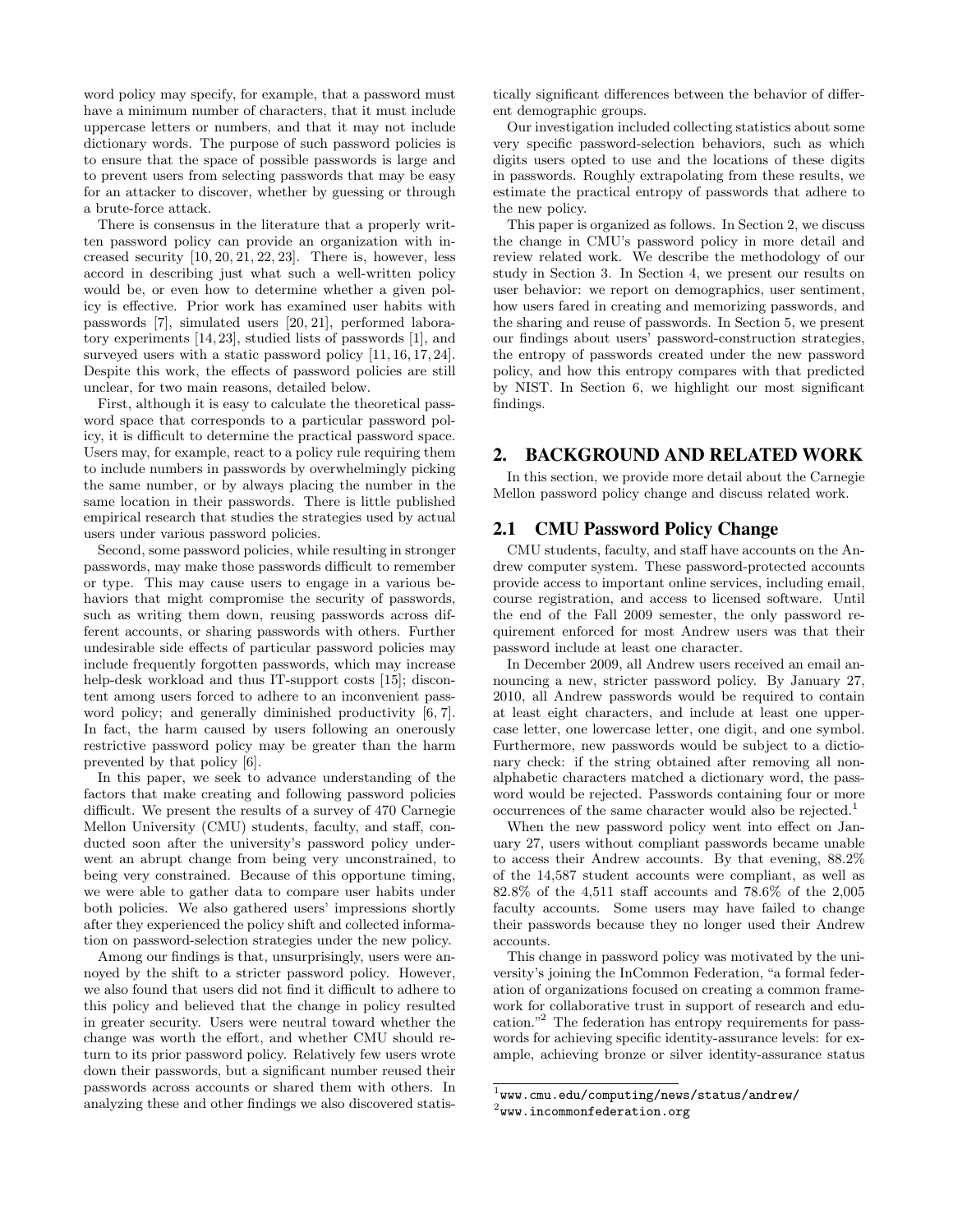requires the probability of successfully guessing a password be no more than 1 in 1,024 or 1 in 16,384.<sup>3</sup>

To create a silver password policy, CMU systems administrators used a government-issued password-entropy calculation spreadsheet.<sup>4</sup> This spreadsheet, which associates various password policy configurations with estimated perpassword entropy, is based on National Institute of Standards and Technology (NIST) guidelines for estimating how many attempts are required to guess a password under a given policy [2].

#### 2.2 Related Work

Several studies have examined how password policies affect users. In a study using password diaries, Inglesant et al. identified tradeoffs between password strength and productivity at work. They found that although users were aware of the security concerns that influence password requirements, users rarely changed their passwords, and password policies did not account for sensitivity variations in the resources they protect [7]. This work, like ours, used feedback from real users to examine the effects of password policy. Unlike our survey, however, this study focused on gathering detailed information from a small set of users.

Leyden reported on an informal survey in which 90% of 152 computer system users divulged their passwords in exchange for a pen. The survey also found that users tended to use simple passwords, with "password" itself used 12% of the time [11]. A SafeNet survey asking thousands of users about their security habits and their organizations' security policies found that about half of the respondents wrote down their passwords and about 80% had three or more passwords [16].

Surveying 123 computer science undergraduates on password sentiment, Hart et al. found most were not concerned about password security. Around 20% of students shared their passwords and about 30% used the same password four or more times [5]. Our survey, unlike that of Hart et al., included faculty and staff as well as students, and was administered to a larger set of users.

In a 1999 survey of computer users at a Department of Defense installation in California, Zviran and Haga collected user demographics, computer usage information, and password characteristics from 860 people, and then explored associations within the data. They found that the most common password length was six characters, 80% of users had entirely alphabetic passwords, 80% never changed their passwords, and 35% never wrote their passwords down. They found no association between password composition and the sensitivity and importance of the data being protected or between the method of selecting a password and the importance of the data [24]. In the Zviran and Haga study, unlike ours, users did not seem to be required to observe a strict password policy.

Shay et al. used computer simulation to analyze the results of various password policies on overall organizational health. The results indicated that although a password policy that allows weak passwords can lead to system compromise, an overly strong policy can lead to users writing down passwords and thereby increase system vulnerability [20,21].

 $^4$ www.idmanagement.gov/eauthentication/drilldown\_ ea.cfm?action=ea\_credsuite

Other prior work has examined password policies using laboratory studies. Proctor et al. and Vu et al. found that passwords made under stronger restrictions can be harder to crack using automated tools but also harder to create and remember [14]. Vu et al. also found that that the likelihood of remembering a specific password diminished as more passwords were remembered [23]. Bishop et al. used automated tools to investigate the difficulty of cracking real password files provided by systems administrators [1].

Kuo et al. found that automated cracking tools were less successful against mnemonic passwords than against control passwords. Also, the authors demonstrated the feasibility of building mnemonic password dictionaries based on popular phrases [10]. Kuo et al. examined passwords created specifically for the study, as compared to our survey of passwords in regular use by users.

Using an opt-in component of the Windows Live Toolbar, Florencio et al. captured password information for more than half a million people. On average, each person used seven passwords across 25 different websites. The authors found that the strongest passwords were used on just a few websites, while weaker passwords were reused more often [3]. Florencio et al. examined passwords across a wide variety of account types and unspecified password-strength requirements; our study, by contrast, focuses on a specific password policy. Our study also considers user sentiment toward password policy in addition to password strength and reuse.

Our work also differs from each of the mentioned studies in that we considered users of one specific system just as a less constrained password policy was replaced by a more constrained one. As a result, we gathered data about a single set of users in one system under two very different password policies.

#### 3. METHODOLOGY

In February 2010, we conducted a paper-based survey of 470 CMU students, faculty, and staff who had changed their Andrew password to comply with the new requirements. We designed our survey to collect data on password handling, password composition, password storage and reuse, and user sentiment about the new password requirements. In this section, we discuss our survey design, our survey questions, and our survey administration and analysis process.

#### 3.1 Survey Design

We set out to design a survey that would elicit truthful information about passwords from a cross-section of university students, faculty, and staff. While collecting and managing the data would have been easier online, we were concerned that more security-savvy users would be reluctant to provide truthful information if they thought we could link their responses to their usernames. The CMU Information Security Office (ISO) also expressed concern that an online survey asking users to divulge information about their passwords would conflict with advice in their cyber-security awareness campaigns and confuse users. Therefore, we opted to conduct the survey on paper, asking passersby on the CMU campus to complete survey forms.

We designed the survey form to fit on both sides of a single sheet of paper and expected that typical participants would take about four minutes to complete it. In order to keep the survey short, we limited the number of questions we asked in each category and did not include any open-ended questions.

 $^3$ www.incommonfederation.org/docs/assurance/InC\_ Bronze-Silver\_IAP\_1.0.1.pdf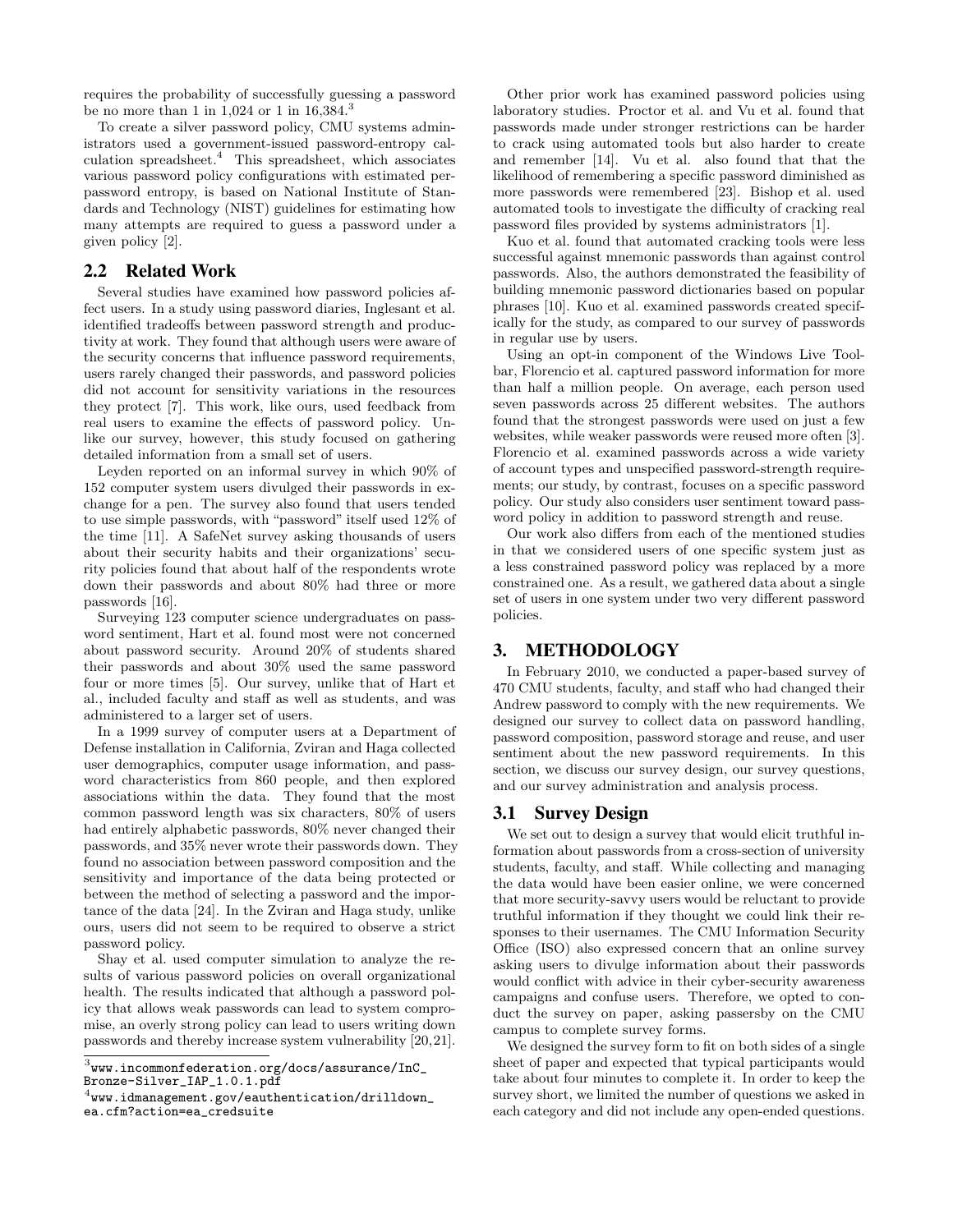While pilot testing the survey, we received feedback that our password composition questions made respondents uncomfortable. Pilot testers expressed concern that we were gathering so much specific data about their passwords that we might be able to determine them. We feared that these concerns would prevent users from taking our survey or cause them to answer untruthfully. To reduce the amount of information we might collect about any given user's password, we created two variants of the survey form, A and B, and divided the password-composition questions between them. In addition, for questions that users might have been uncomfortable answering, we included an "I prefer not to answer" option.

#### 3.2 Survey Questions

We give an overview of our survey questions here. We provide the front of the survey form and the  $A$  and  $B$  variants of the back in Appendix A.

Demographics We asked four demographic questions: role at CMU, gender, age, and whether the respondent was majoring or had a degree or job in the information technology (IT) field.

Password Handling Next, we asked eight questions about when and how respondents created their password and how they have handled it since. Respondents were first asked when they changed their passwords to comply with the new policy. The response options included "I have not changed my password to comply with the new policy yet." Surveys with this response indicated were dropped from the results, since the target population was users who had complied with the new policy. Respondents were asked, "If you tried to login to your Andrew account right now, how many attempts do you think it would take?" to gauge their confidence in recalling their password. Respondents were also asked whether and with how many people they shared their old and new passwords, and whether they had forgotten their new password and, if so, how they recovered it. We asked two questions about strategies used in creating their new password. Finally, all respondents were asked how many tries it took to create an acceptable password.

Password Composition All respondents were asked the length of their passwords and which symbols they used. Survey A asked how many uppercase and lowercase letters were used, and in which positions numbers and symbols occurred. Survey B asked how many symbols and numbers were used and in which positions uppercase letters occurred. Each of these questions included the response option of "I prefer not to answer."

Password Storage and Reuse Respondents were asked whether they have written down their current password, either on paper or electronically. If so, they were asked to indicate how it is protected, selecting from eight response choices including, "I do not protect it" and "Other" followed by a blank line. The question was then repeated for their old password. Respondents were then asked if they have a set of passwords they reuse and whether they have a password for different accounts reused with slight modification.

User Sentiment Finally, respondents are presented with six Likert questions concerning their sentiment regarding the policy change. Five of the questions were constant between surveys. Survey A asks users "Creating a password that meets the new requirements was difficult" while survey  $B$ replaces the word "difficult" with "easy." Other questions included "With the new password requirements, my Andrew account is more secure", "Creating a password that meets the new requirements was annoying", "Creating a password that meets the new requirements was fun", "Any added protection provided by the new password is worth the added effort of creating/remembering/using it", and "I would like Andrew to go back to the old password policy". Response options for all six questions were "Strongly Agree", "Agree", "Neutral", "Disagree", and "Strongly Disagree".

#### 3.3 Survey Administration and Analysis

We distributed surveys within a two-week period in February 2010, soon after the January 27 password-change deadline. Researchers went to areas on the CMU campus where students, faculty, or staff were likely to congregate, including the student center, dining areas, library, classroom buildings, and department offices. Potential respondents were approached by researchers and asked if they would like to take a survey. If asked, researchers told respondents that the survey was about the recent password policy change. Respondents were offered a selection of candy bars and snacks for their participation. Having the same group of researchers handing out surveys, all within a short period of time, helped prevent participants from taking the survey more than once.

We entered the responses to each survey form into an online survey management system. Before conducting a detailed analysis of the results, we disqualified surveys in which the respondent indicated that he or she had not yet changed his or her password. We also disqualified surveys in which the respondent answered the password composition questions in a way that was inconsistent with the new requirements (for example, some respondents said their new password was fewer than eight characters or did not contain a symbol or a number). Some participants opted against answering all questions on the survey, either by leaving a response choice blank or by selecting the "I prefer not to answer" response choice when available. We did not disqualify any surveys for blank responses.

#### 4. USERS AND THEIR BEHAVIOR

We collected 492 surveys and disqualified 22 of them based on the criteria described in Section 3.3. This section presents results about user behavior based on our analysis of the remaining 470 surveys. We first detail the demographics of our participants, followed by our findings related to user sentiment. We next describe how users transitioned to the new password policy, coping strategies they employed, and their tendency to share their passwords. Finally, we examine the rate of user refusal to answer our password composition questions.

#### 4.1 User Demographics

We categorized participants according to gender, age, role on campus, and IT experience. Since a large number of our participants were undergraduate students, we focused our analysis on two age groups: those under 22 (mostly undergraduates), and those 22 and older (graduate students, faculty, and staff). As illustrated in Figure 1, the mean age for students (21.0) is significantly different from the faculty  $(38.2)$ , staff  $(50.4)$ , and "other"  $(29.3)$  groups  $(p < 0.0001)$ , Kruskal-Wallis test). IT experience was evaluated by asking, "Are you majoring in or do you have a degree or job in computer science, computer engineering, information tech-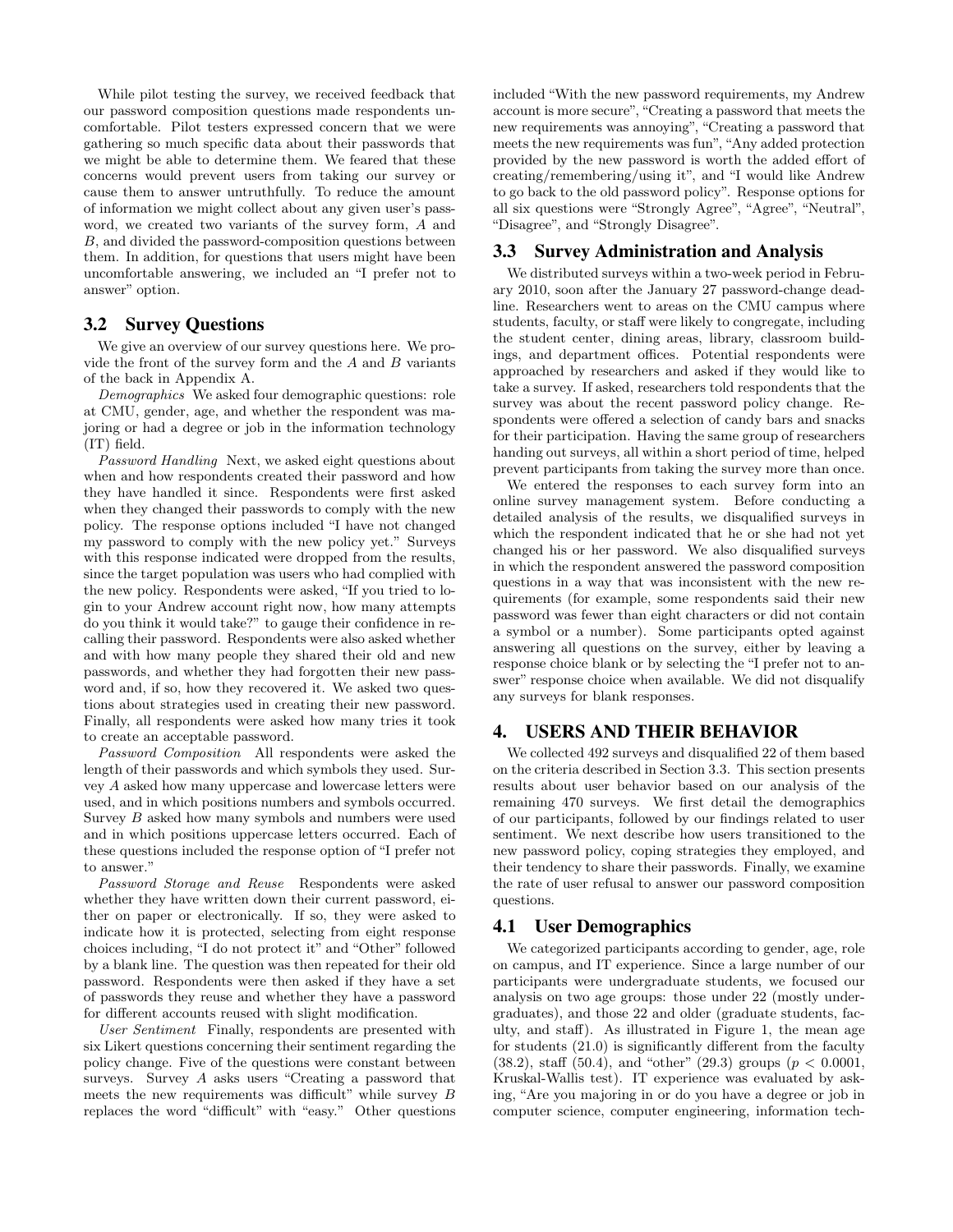|              | Number | Percent |
|--------------|--------|---------|
| Gender       |        |         |
| Male         | 228    | 48.5%   |
| Female       | 241    | 51.3%   |
| No Answer    | 1      | $0.2\%$ |
| Age          |        |         |
| ${<}22$      | 280    | 59.6%   |
| >22          | 185    | 39.4%   |
| No Answer    | 5      | 1.1%    |
| Role         |        |         |
| Faculty      | 10     | 2.1%    |
| Staff        | 41     | 8.7%    |
| Student      | 413    | 87.9%   |
| Other        | 6      | 1.3%    |
| IT Major/Job |        |         |
| Yes          | 162    | 34.5%   |
| No           | 301    | 64.0%   |
| No Answer    | 7      | $1.5\%$ |

Table 1: Participant demographics



Figure 1: A comparison of university role and age.

nology, or a related field?". Table 1 and Figure 1 summarize the basic demographics of our participants.

These four demographic groups are not independent. For example, while 73% percent of IT participants are male, only 35% of non-IT participants are; this difference is significant ( $p < 0.0001$ , Fisher's exact test, or FET). Additionally, when looking at the relationship between students and other participants, both the male/female dichotomy and the percentage of IT experienced participants are significant  $(p < 0.0001, FET)$ . These relationships between our demographic groups are shown visually in Figure 2.

Our survey sample is not entirely representative of the CMU population or the population of Andrew account holders, which is 70.6% student, 8.6% faculty, 20.5% staff, and 0.2% other. In our sample, faculty and staff are somewhat underrepresented. In addition, while the CMU student population is  $64\%$  male,<sup>5</sup> the students in our sample were only 52% male. Our ratio of males to females differs significantly from the CMU population ( $\chi^2$  test,  $p-value < 0.0001$ ).

#### 4.2 User Sentiment

Survey respondents reported their opinions on the password policy change by responding to six 5-point Likert ques-



Figure 2: Significant relationships among demographic constituents. All relevant  $p-values < 0.0001$ .

|                    | Mode                | Mean | Std. Dev. |
|--------------------|---------------------|------|-----------|
| Secure             | 4 (agree)           | 3.6  | 0.92      |
| Easy†              | $4 \text{ (agree)}$ | 3.2  | 1.09      |
| Annoying           | $4 \text{ (agree)}$ | 3.7  | 1.05      |
| Fun                | 2 (disagree)        | 2.2  | 0.97      |
| Worth the effort   | 3 (neutral)         | 3.4  | 0.96      |
| Back to old system | 3 (neutral)         | 2.8  | 0.91      |

Table 2: Participant responses on a Likert scale (1 being "strongly disagree," 5 being "strongly agree"). †For "Easy," approximately half of the participants were assigned each phrasing of the question; for this table, results for the "difficult" phrasing were reversed and combined with "easy."

tions. The responses are summarized in Table 2. Overall, respondents did not have strong feelings about the policy change.

Our first question attempted to gauge perceptions of the overall value of the password change, with respondents agreeing somewhat that their accounts are more secure as a result of this change. Respondents also indicated that they found the process of creating a new password fairly easy. On the other hand, respondents also found the password change somewhat annoying and disagreed that creating a new password was fun.

The overall acceptance that the new requirements improve security combined with the sentiment that changing passwords was annoying helps to explain the overall neutral responses about whether it was worth the effort to switch and whether the Andrew system should switch back to the old policy.

Opinions on whether the password change was easy or difficult were consistent across the two survey versions; participants agreed that the change was easy and disagreed with it being difficult. A Wilcoxon test with continuity correction and  $\mu = 3$  indicates that the questions appear to be symmetric  $(p = 0.25)$ .

We found only one significant difference in user sentiment results among demographic subgroups: IT participants were significantly more opposed to the idea of returning to the old policy (mean 2.6) compared to non-IT participants (mean

 $5$ http://www.cmu.edu/ira/factbook/pdf/facts2010/ factbook\_webversion\_entirebook\_feb252010.pdf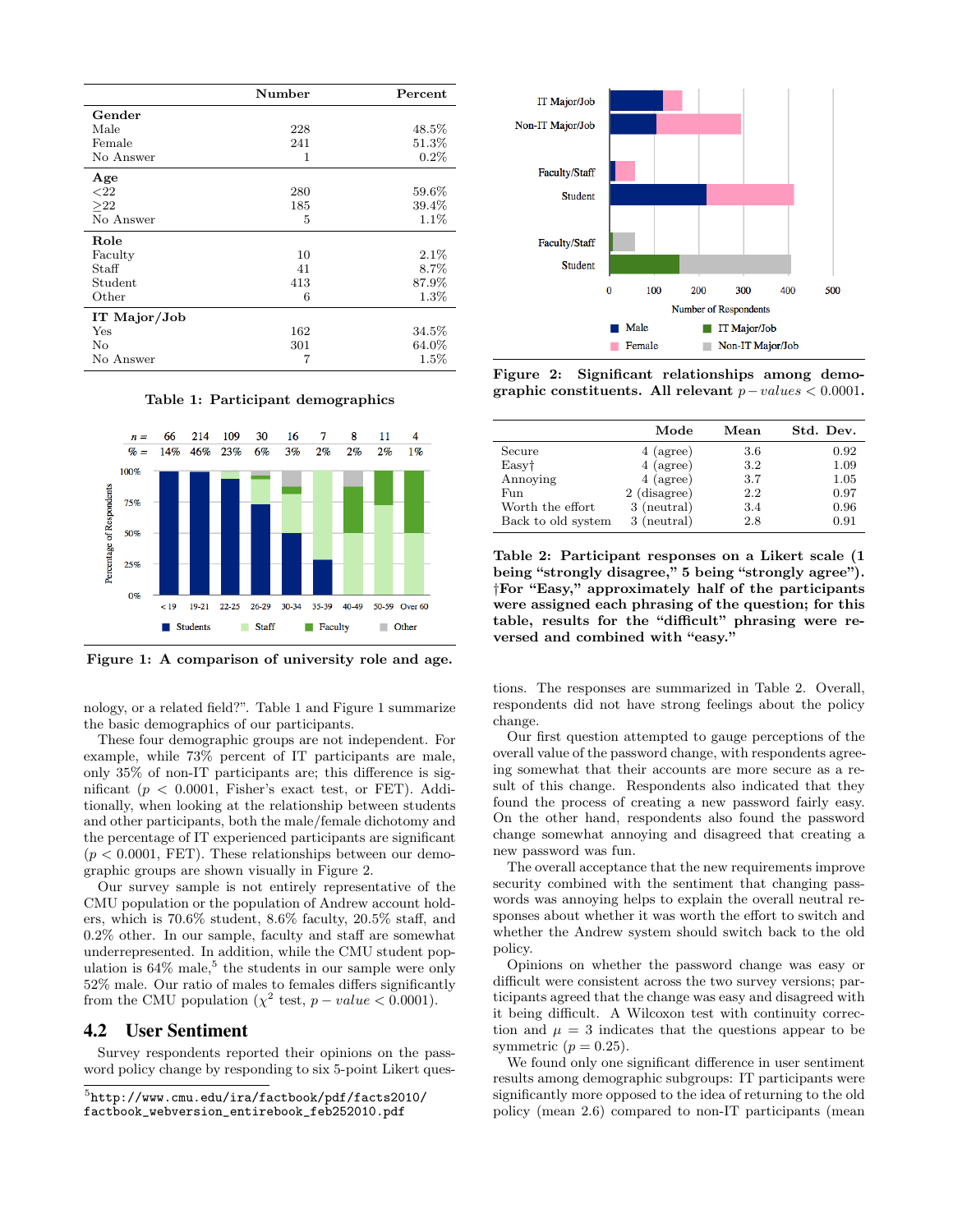|           |          |        |         |       |         | Attempts |
|-----------|----------|--------|---------|-------|---------|----------|
|           |          |        | 3       |       |         | >6       |
| To create | $59.6\%$ | 21.3%  | 11.1\%  | 2.8%  | $3.7\%$ | $1.5\%$  |
| To login  | 79.4%    | 17.1\% | $3.3\%$ | $0\%$ | $0.2\%$ | $0\%$    |

Table 3: Number of attempts respondents reported needing to create a new password and number of attempts they expect it would take to log in using that new password.

|                    | Forgot  | Had not forgotten |                    |           |
|--------------------|---------|-------------------|--------------------|-----------|
| Total Participants | 87      | 375               |                    |           |
|                    |         |                   | $chi$ -squared     | $p-value$ |
| Tries to create    | 2.3     | 1.7               | 13.97              | 0.0019    |
| Tries to log in    | $1.5\,$ | 1.2               | 24.11              | < 0.0001  |
|                    |         |                   | W                  | $p-value$ |
| Annoying           | 4.2     | 3.6               | $1.1 \cdot 10^{4}$ | < 0.0001  |
| Fun                | 1.9     | 2.2               | $1.9 \cdot 10^{4}$ | 0.0116    |

Table 4: Significant participant comparisons between users who have forgotten their passwords and those who have not. Kruskal-Wallis tests were used to compare "Tries" and Wilcoxon tests were used for Likert values. Holm-corrected  $p - values$  are shown.

2.9). This difference, calculated using a Wilcoxon test with continuity correction, yields a Holm-Bonferroni-adjusted p− value of 0.0048.

#### 4.3 Transitioning to the New Policy

We examined how users transitioned to the new password policy, focusing on how they fared in creating and memorizing their new passwords.

Twenty percent of participants changed their password the same day they received the first request email; another 32% did so before receiving a second email. Forty-six percent changed after receiving multiple emails.

Participants reported that it took on average 1.77 tries to create a password the system accepted. Participants also expect it would take 1.25 tries to log in with their new passwords. These responses are detailed in Table 3.

Our results depict a portion of users appearing to struggle with the policy change; this is consistent with previous research that has shown more complex passwords to be more difficult to recall [9]. Eighty-seven participants, or 19%, reported forgetting their new password. These users show a number of significant differences from users overall, as shown in Table 4. They reported needing significantly more attempts to create and log in with a password under the new policy. They also found creating a new password more annoying and less fun.

Among users who had forgotten their current password, 60% recovered it by remembering it later, 21% retrieved it from where it was written, and 11% went to the help desk to have it reset. As might be expected, those who had forgotten their password were also four times more likely to have written their current password down.

Using a logistic regression model, we determined that the likelihood of forgetting the current password was related to several demographic factors. Faculty and staff were three

|                                     | Current<br>Password | Old<br>Password |
|-------------------------------------|---------------------|-----------------|
| I do not protect it                 | 31%                 | 18%             |
| I hid it                            | 16%                 | 20%             |
| I stored it on a computer or device |                     |                 |
| protected with another password     | 13%                 | 24%             |
| I stored it in an encrypted file    | $11\%$              | 11\%            |
| I locked up the paper               | 9%                  | $4\%$           |
| I wrote down a reminder instead     |                     |                 |
| of the actual password              | 7%                  | 16%             |

Table 5: How users protected their written-down passwords.

times more likely to have forgotten their passwords than students ( $\beta = 1.134$ ,  $p = 0.025$ ). Women were almost twice as likely to forget as men ( $\beta = 0.627$ ,  $p = 0.029$ ), and those who changed their password early were less likely to forget it ( $\beta = 0.566$ ,  $df = 2$ ,  $p = 0.002$ ). Forgetting was not significantly related to IT experience or age.

#### 4.4 Coping Strategies

Several survey questions concerned how users are coping with the policy change. These questions asked about password reuse between accounts and writing passwords down.

More than 80% of participants (381) reported reusing a set of passwords in different places. A total of 281 users said they use one password with slight modification for different accounts. Most of the users who reuse a set of passwords also use one password with slight modification on different accounts (254 of the 381). Women were more likely than men to reuse a password with slight modification: 69% of women compared to 55% of men  $(p = 0.021, FET)$ .

Only 63 participants (13%) reported writing down their current password, 40 on paper and 23 electronically. Fiftysix (12%) had written down the old password. Only 27 people wrote down both passwords; almost half of those are faculty or staff. Table 5 details how users who wrote down their passwords protected them.

Table 5 shows that although similar numbers of users wrote down old and new passwords, users took more precautions to secure their old passwords. This may result from newer passwords not being as well memorized due to their novelty or their complexity; users may keep them in a less secure location because they consult them more frequently.

A survey conducted in 2004 found that approximately half of surveyed employees wrote down their passwords [16]. Another survey conducted by Zviran et al. reported 65% of employees writing down their passwords [24]. These figures are larger than the 13% of users who did so in our survey. While many previous papers have discussed the phenomenon of users writing down their passwords [1,4,21,23,24], we observed users writing down their password to be less common than users reusing passwords.

### 4.5 Password Sharing

One hundred and twenty-seven participants (28%) said they had given their old or current password to at least one

 $^6\mathrm{This}$  result is also supported by a logistic regression analysis including gender, age, role on campus, and IT experience. Of these, only the coefficient of gender was significant ( $p \approx$ 0.001) with all other coefficients not significant ( $p > 0.1$ ).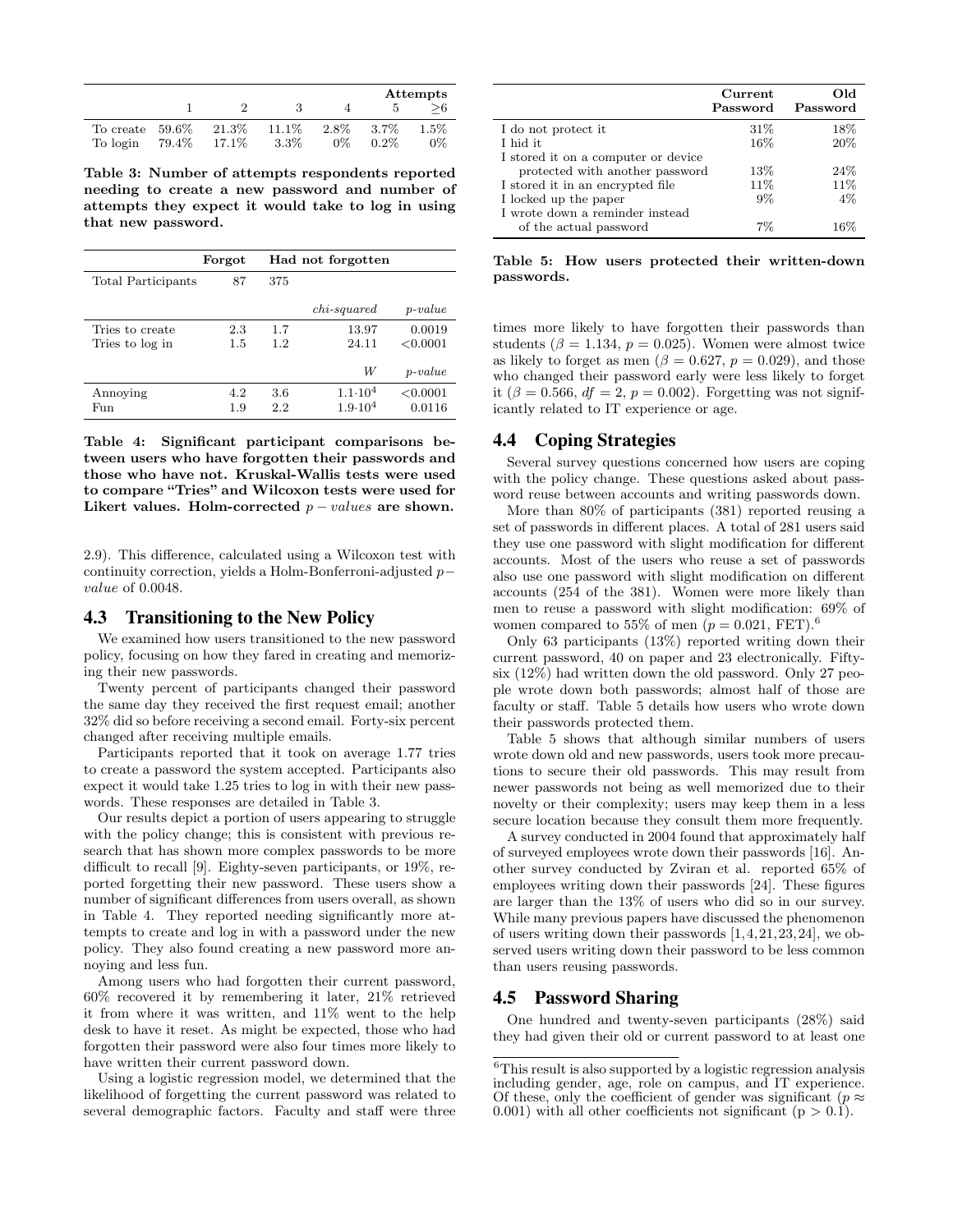

Figure 3: A comparison of sharing for old and new passwords.

other person. Figure 3 illustrates how many people these passwords were shared with.

Fifty-two participants shared both their old and current password, sixty-seven participants shared only their old password, and six shared only their current password. This discrepancy may indicate that, since the current passwords are relatively new, occasions to share them have been less frequent. Overall, IT participants were less likely to share passwords with other people  $(p < 0.0001,$  Holm-corrected FET). Thirty-three percent of participants younger than 22 (our "undergraduate" group) shared their passwords, compared with 20% for the rest of the participants. This indicates that undergraduates are more likely to share  $(p=.027, ...)$ Holm-corrected FET).

#### 4.6 Refusal to Answer

One potential sampling bias for a voluntary survey such as this is that there may be a tendency for less securityminded users to participate. Furthermore, among survey respondents, security-minded users may be more likely to refuse to answer security-sensitive questions. A number of questions in the survey asked about the structure of the password (e.g., the position of the required symbols in the password, or the nature of these symbols). All of these questions had an "I prefer not to answer" choice, leaving the door open for respondents to refuse to answer. We also assume that a respondent who left a question blank was refusing to answer.<sup>7</sup> We next turn to an analysis of the patterns we observed in the refusals to answer.

In this analysis, participants are separated into full disclosure and minimal disclosure groups. This corresponds to answering all or none, respectively, of the subset of questions dealing with password structure.<sup>8</sup> One hundred and

| <b>Question Summary</b>                            | <b>Percent Answering</b> |
|----------------------------------------------------|--------------------------|
| Q13. Password Length?                              | 73%                      |
| Q14. What symbols in password?                     | 46\%                     |
| $Q15A$ . How many lowercase letters?               | 65%                      |
| Q16A. How many uppercase letters?                  | 68\%                     |
| $Q17A$ . In which positions are numbers?           | 65%                      |
| Q18A. In which positions are symbols?              | 66%                      |
| $Q15B$ . How many symbols?                         | 62%                      |
| $Q16B$ . How many numbers?                         | 66\%                     |
| $Q17B$ . In which positions are uppercase letters? | $66\%$                   |
| Q18B. Contains number related to year created?     | 88%                      |

Table 6: Proportion of participants who answered each question (out of the number of participants who took each survey version). Question summaries are given; their full text is found in Appendix A.

nine participants answered all these questions (full disclosure group), while 69 did not answer any of them (minimal disclosure group). The rest of the participants (292) answered some, but not all of the questions.

We found that participants in the full disclosure group were more likely to reuse their passwords: 92% of them acknowledged that they do, significantly more than the 81% of people reusing passwords outside of the full disclosure group  $(p = 0.011, FET)$ . Conversely, in the minimal disclosure group, only 66% of participants indicated they reused their passwords, significantly less ( $p = 0.0002$ , FET) than the 86% of participants outside the minimal disclosure group. In short, the more defensive a user is about sharing innocuous, but specific, password information in a survey, the less likely he or she is to engage in the practice of reusing passwords.

A secondary finding was that IT people were less likely to disclose the structure of their passwords. The full disclosure group contained only 23% IT people, while the rest of the sample contained 39% IT people ( $p = 0.004$ , Holmcorrected FET). Likewise, IT people make up 54% of the minimal disclosure group, while the rest of the sample contains the significantly lower proportion of 32% ( $p = 0.031$ , Holm-corrected FET).

The proportion of participants who answered each of these questions is shown in Table 6. Pairwise Wilcoxon tests were performed to group questions with a statistically similar number of responses. From this analysis, three groups emerge: question 14 with 46%, 18B with 88%, and the remaining questions with an approximately 66% answer rate. The mean number of responses differ among these groups with Holm-corrected  $p < 0.005$ . The differences among means for the remaining questions are not significant after Holm-correction.

Users were especially unlikely to answer Q14, which asked for the specific symbols in a participant's password. No other question asked for specific characters. Q18B was significantly more likely to be answered than the other questions. This may be because it is a question which can be answered with a simple "No."

#### 5. PASSWORD COMPOSITION

This section presents our findings regarding password creation strategies, password configuration, and password entropy. It then discusses how our entropy calculations compare with those published by NIST.

<sup>&</sup>lt;sup>7</sup>The special-character position questions  $(Q17A, Q18A,$ and Q17B) are an exception. For these questions, respondents only counted as refusing to answer if they explicitly selected the "I prefer not to answer" choice. This is because we suspect respondents were confused by the available answer choices.

<sup>&</sup>lt;sup>8</sup>Specifically, questions 13 through 18 on survey A and 13 through 17 on survey B were considered. Question 18 on survey B was not considered because most participants answered this question, even if they declined to answer the previous five questions.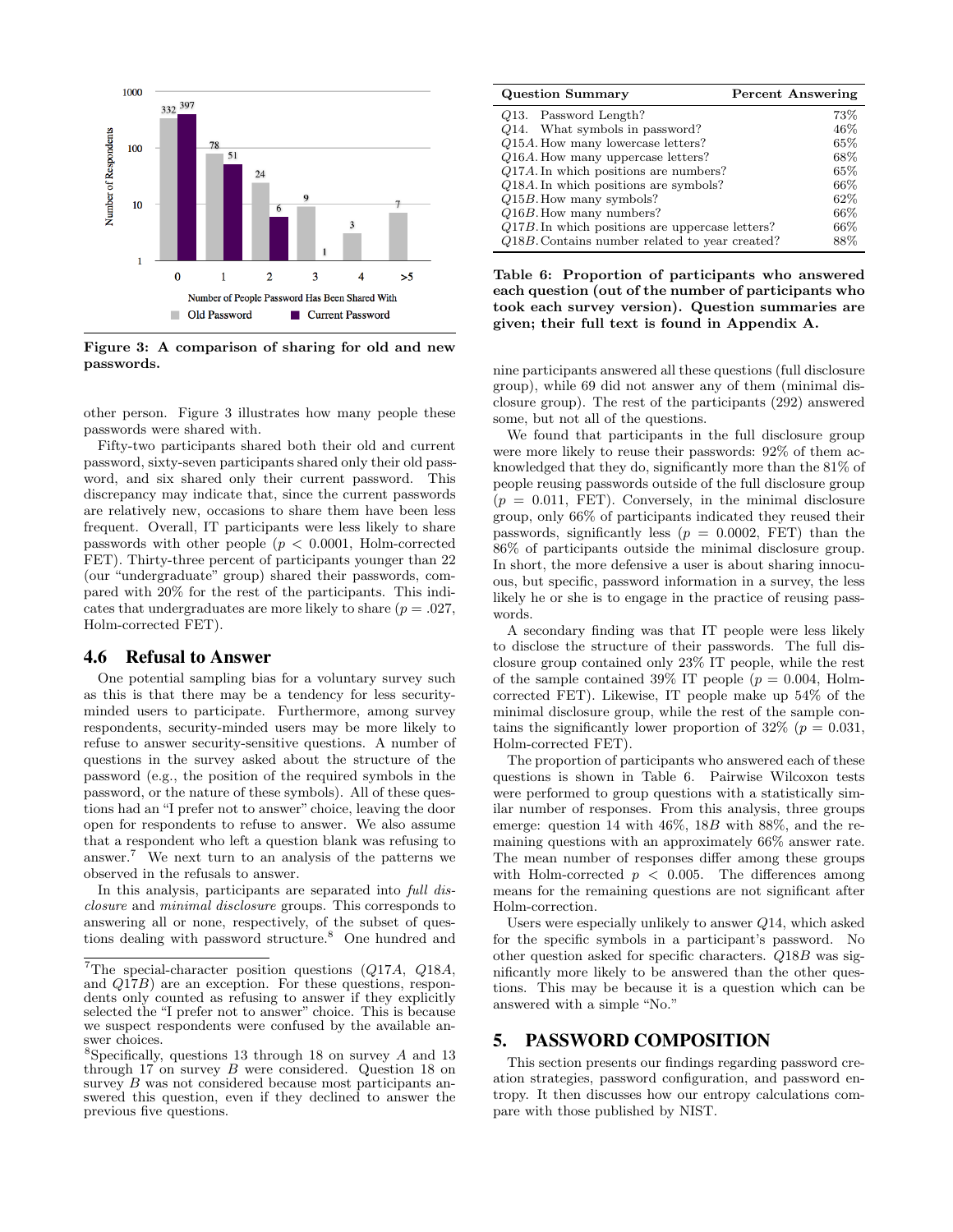| <b>Question Summary</b>                           | Number | Percent |
|---------------------------------------------------|--------|---------|
| Modified old password                             | 243    | 52.4%   |
| Created entirely new password                     | 138    | 29.7%   |
| Modified password from elsewhere                  | 52     | 11.2%   |
| Reused password from elsewhere                    | 17     | 3.7%    |
| Reused old Andrew password                        | 11     | $2.4\%$ |
| Modified a currently-unused password <sup>†</sup> | 3      | $0.6\%$ |

Table 7: Responses to Question 11: "When you created your current password, which of the following did you do?". †Derived from "Other" answers.

| Question Summary                | Number | <b>Percent</b> |
|---------------------------------|--------|----------------|
| Word/name w. numbers/symbols    |        |                |
| added to beginning/end          | 204    | 43.4%          |
| Based on a name                 | 163    | 34.9%          |
| Word/name w. numbers/symbols    |        |                |
| replacing some letters          | 79     | $16.8\%$       |
| Based on non-English word       | 67     | 14.3%          |
| Based on a birthday             | 43     | $9.1\%$        |
| First letter of words in phrase | 26     | $5.5\%$        |
| Word/name with missing letters  | 20     | $4.3\%$        |
| Based on address                | 11     | $2.3\%$        |
| Based on phone number           | 10     | 2.1%           |

Table 8: Responses to Question 12: "Did you use any of the following strategies to create your current password (choose all that apply)?" More than one answer could be selected.

#### 5.1 Password Creation Strategies

We asked participants if they had created a new password to meet the new requirements or modified an old one. As shown in Table 7, less than 30% of respondents created an entirely new password.

Strategies used by participants in constructing their password are shown in Table 8. Many participants used multiple strategies. For example, one participant used four strategies: based on a non-English word, numbers or symbols added to the beginning or the end, numbers or symbols substituting for letters, and missing letters. Thirty-six percent of users who reported employing any of these strategies reported using more than one.

Combining the numbers in Table 8: 210 users based their password on a word,<sup>9</sup> 163 based their password on a name, 56 used public information (an address, phone number, or birthday), and only 26 use a mnemonic-style password (where a password is constructed from the first letters of a phrase). Use of these strategies was not significantly related to any demographic factors, and there were no strong correlations between strategies.

#### 5.2 Password Configuration

Table 9 summarizes length and character class information reported in our sample, and Figure 4 shows the distribution of password lengths. The mean password length was 10.5 characters, with a mode of 8.

Since the new password policy requires users to change their passwords annually, we thought some users might include a number related to the year the password was cre-

| <b>Question Summary</b>     | Mean  |      |
|-----------------------------|-------|------|
| Password length             | 10.49 | 2.86 |
| Number of lowercase letters | 5.94  | 3.14 |
| Number of uppercase letters | 1.54  | 1.15 |
| Number of numbers           | 2.70  | 1.88 |
| Number of symbols           | 1.39  | 0.90 |

Table 9: Length and character class numbers for passwords created under the new policy.

| Symbol Freq. |    | Percent | Symbol | Freq.          | Percent |
|--------------|----|---------|--------|----------------|---------|
|              | 86 | 39.6%   |        | $\overline{2}$ | $0.9\%$ |
| Q            | 27 | 12.4%   | %      | 2              | $0.9\%$ |
| #            | 20 | 9.2%    |        | 2              | $0.9\%$ |
| $\ast$       | 16 | 7.4%    |        | $\overline{2}$ | 0.9%    |
|              | 13 | $6.0\%$ |        |                | 0.5%    |
| \$           | 11 | 5.1%    |        |                | 0.5%    |
| &            | 10 | 4.6%    |        |                | 0.5%    |
|              | 10 | 4.6%    |        |                | 0.5%    |
| 7            | 8  | 3.7%    |        |                | $0.5\%$ |
|              | 7  | $3.2\%$ | ↘      |                | 0.5%    |
|              | 6  | 2.8%    |        | 0              | $0\%$   |
|              | 5  | 2.3%    |        | O              | $0\%$   |
|              | 5  | 2.3%    |        |                | $0\%$   |
|              | 4  | 1.8%    |        |                | $0\%$   |
|              | 4  | 1.8%    |        |                | $0\%$   |
|              | 3  | $1.4\%$ | п      |                | $0\%$   |

Table 10: Frequency of occurrence for all 32 nonalphanumeric characters that count as symbols in the new password policy. Data is from the 217 users who answered this question.

ated. However, only seven of 208 users who answered Question 18B indicated that their password contained a number related to the year it was created. Unfortunately, we do not know how many users were aware of the annual password change requirement, because we did not want to prime participants with potentially negative information about the new policy.

Table 10 summarizes the use of symbols in participants' passwords. This table displays data for all 32 characters that are counted as symbols, according to the policy provided by the campus Information Security Office. It is notable that the three most popular choices correspond to the symbols produced by pressing  $Shift$  and the numbers 1, 2, or 3 on a standard keyboard.

Many of our results in this section are presented using data from the full disclosure group described in Subsection 4.6. These 109 participants provided us with a nearly complete picture of their passwords. Their passwords average 10.1 characters, which is significantly shorter than the 10.7 characters of the rest of our sample. In all other ways, their password composition data is not significantly different from those of the other participants.

Character positions for the full disclosure group are shown in Table 11. Our survey also included an "Other" answer choice intended to determine the percentage of users with special characters in the middle of their password. Unfortunately, among all 470 responses, not a single one indicated "Other" for any of the character position questions. We have anecdotal evidence that participants may have misinterpreted the "Other" answer choice. Thus, we assume that participants correctly indicate the special characters in the

 $9$ This number combines participants who selected one of the "Based on a word" options and subtracts those participants who also selected "Based on a name."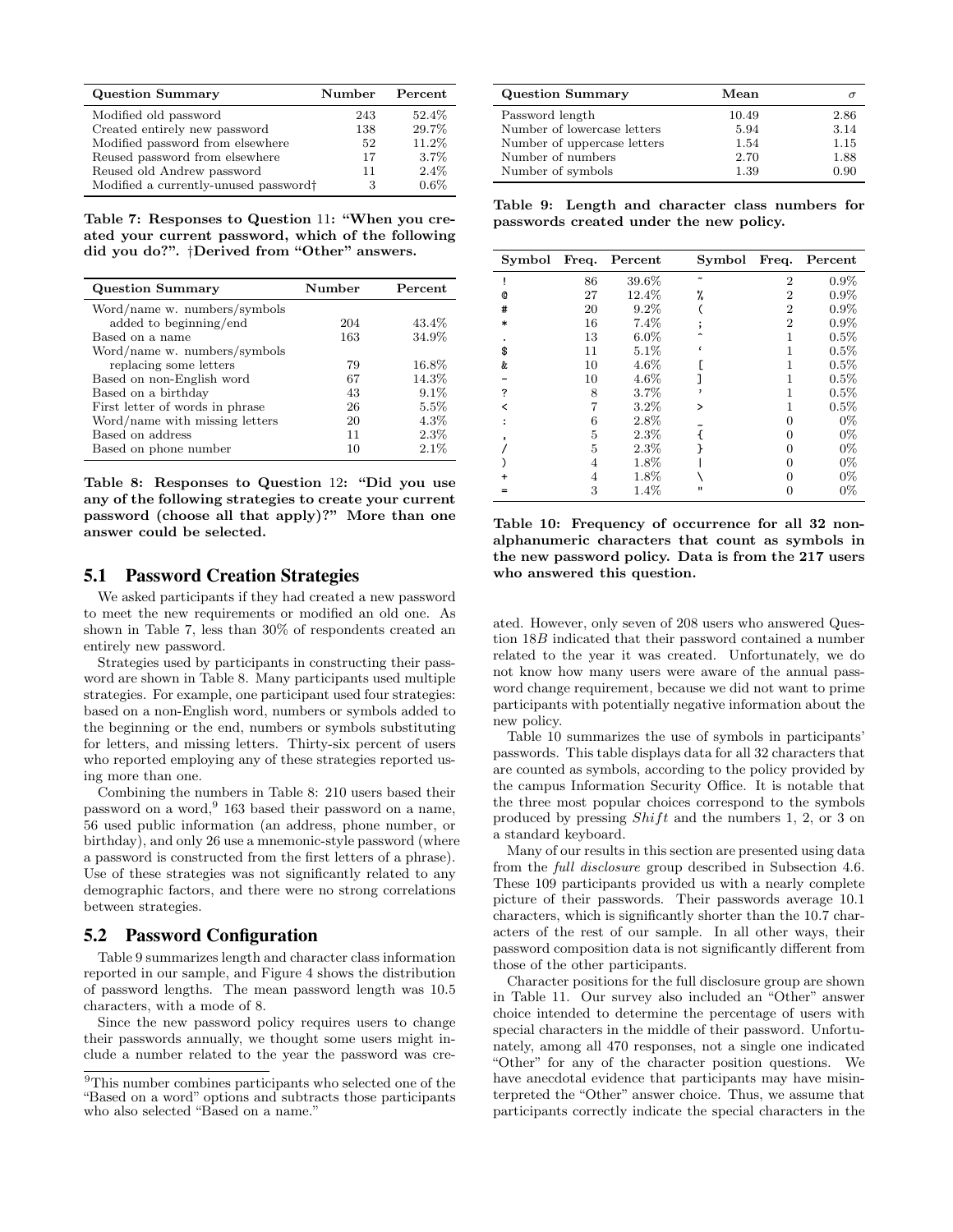

Figure 4: The lengths of passwords under the new policy.

| Character         | First   | Second  | Second<br>from last | Last  |
|-------------------|---------|---------|---------------------|-------|
| Numbers           | 11.6%   | $7.0\%$ | 48.8%               | 34.9% |
| Symbols           | $2.3\%$ | 11.6%   | 32.6%               | 55.8% |
| Uppercase Letters | 74.2%   | 15.2%   | $4.5\%$             | 10.6% |

Table 11: Position percentages for the 109 participants who answered all of the questions about their password configuration. Percents may sum to above 100% due to users using multiples of the same character type.



Figure 5: This figure displays percentages for the 109 participants who answered all of the questions about their password configuration.

first and last two positions of their password, but we make no inferences about the middle of the password.

Figure 5 shows a composite picture of the full disclosure group's first and last two characters, produced by normalizing the positional percentages between survey versions and inferring lowercase characters into the remaining spots. We used this as part of our entropy estimate for the full disclosure group's passwords.

#### 5.3 Entropy Calculation

Entropy can be described as a measure of how hard it is to predict the value of a variable. More specifically, entropy can be considered a measure of the difficulty of guessing a password [2]. In general, the more entropy there is within a given distribution of passwords, the more difficult it is to

| Entropy in Length                                                            | 2.68                                          |
|------------------------------------------------------------------------------|-----------------------------------------------|
| <b>Entropy in Numbers</b>                                                    |                                               |
| How many numbers<br>Where they are<br><b>What they are</b>                   | 2.31<br>1.66<br>$\log_2(10) = 3.32$           |
| <b>Total</b>                                                                 | 7.29                                          |
| Entropy in Symbols                                                           |                                               |
| How many symbols<br>Where they are<br>What they are<br><b>Total</b>          | 0.90<br>1.48<br>3.56<br>5.94                  |
| Entropy in Uppercase                                                         |                                               |
| How many uppercase<br>Where they are<br><b>What they are</b><br><b>Total</b> | 1.15<br>1.29<br>$1.42 \cdot 2 = 2.84$<br>5.28 |
| Entropy in Lowercase                                                         |                                               |
| How many lowercase<br>Where they are<br><b>What they are</b><br>Total        | 0.00<br>0.00<br>$4.91 \cdot 2 = 9.82$<br>9.82 |
| <b>Total Entropy</b>                                                         | 31.01                                         |

Table 12: Password entropy estimates, in bits, of each facet of a password. Entries that are 0 have no entropy because they are known deterministically once the other facets of a password are known. These estimates were derived from the responses of the 109 participants in the full disclosure group. ‡See text for an explanation.

guess a password that was selected from that distribution. The entropy of a password distribution is important because it lower-bounds the expected number of guesses required by an attacker [12]. Passwords with larger entropy values require a larger expected number of guesses, making entropy useful as a measure of password strength.<sup>10</sup>

The formula used in this paper to estimate entropy was established by Claude Shannon [19]. Briefly, Shannon's formula transforms a distribution into an entropy estimate.<sup>11</sup>

<sup>&</sup>lt;sup>10</sup>Using an optimal strategy,  $E[G] \geq 2^{H-2} + 1$ , where  $E[G]$ is the expected number of guesses and  $H$  is the entropy in bits [12].

<sup>&</sup>lt;sup>11</sup>For each possible value  $x$  of a variable, the probability of that value occurring is  $p(x)$ . The entropy is then calculated as  $H = -\sum_{x} [p(x) \lg p(x)]$ . It is typically measured in bits.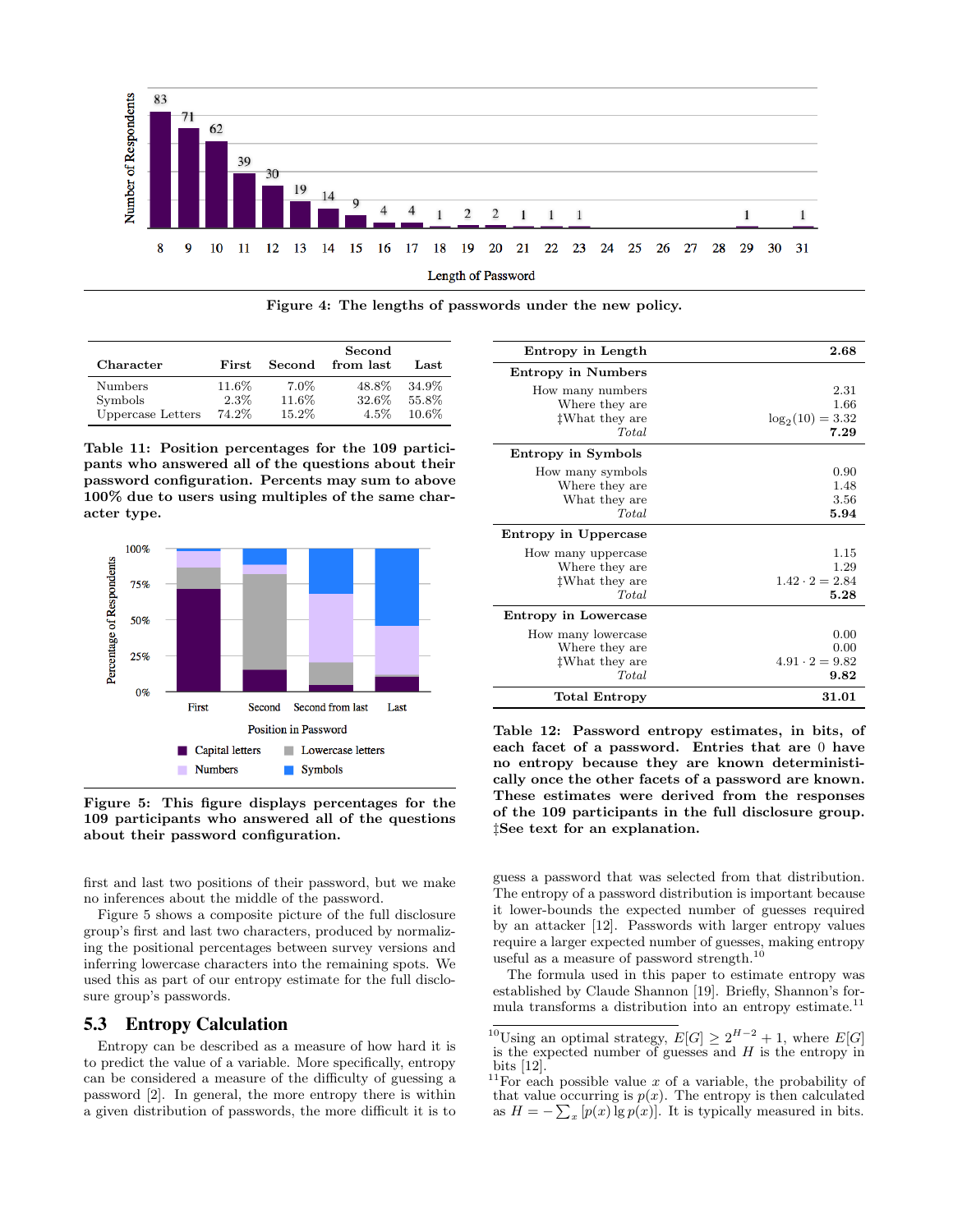Because Shannon's formula for entropy is additive, we are able to calculate entropy for a distribution of passwords as a whole by summing the entropy derived from individual facets of those passwords. We can separately estimate the entropy derived from password length, character placement, number of each character type in the password, and the content of each character; and then combine these to form an estimate of the total password entropy.

An example will clarify the calculation; let us consider the entropy derived from the length of a password. The probability of a password having a specific length is determined by dividing the number of passwords that have that length by the total number of passwords in a distribution. Since 28% of respondents in the full disclosure group had passwords of length 8, the probability of this length is 0.28. Shannon's formula is then applied to the probabilities for all lengths, which we calculate from our survey data from the full disclosure group. This calculation gives an entropy of 2.68 bits for password length, indicating that password length contributes this amount to the total entropy of passwords under our password policy.

The entropy contributed by many facets of passwords, such as character placement and number of each character, can similarly be computed using our survey data. We also collected data on which symbols were used by specifically asking participants to list the symbols in their passwords. However, we did not collect similar data for numbers or letters in passwords. Those facets for which entropy could not be computed are denoted with a ‡ in Table 12. One of them is "what the numbers are," which we estimate to be equal to the entropy of a single random digit, although participants actually used an average of 2.45 digits per password. A similar issue occurs with lowercase and uppercase letters. Since we do not have exact data on what these are, we use the NIST estimate of 2 bits per letter for their entropy [2]. The numbers 1.42 and 4.91 in Table 12 represent the average number of uppercase and lowercase letters, respectively, found in the full disclosure group's passwords. Finally, entries in Table 12 that are 0 have no entropy because they are known deterministically once the other facets of a password are known.

In this way, we can calculate an estimate of the entropy of the different facets of the CMU password space. By summing these values, we derive an entropy estimate of the passwords as a whole. The components of this summation are shown in Table 12. Our estimated entropy for CMU passwords is about 31 bits.

This estimate may be an overestimate because it does not account for correlations between facets. To illustrate, consider the placement of symbols in a password. If certain symbols are only found in certain positions, the probabilities associated with symbol placement will be dependent on symbol content. This decreases the total entropy.<sup>12</sup> Since we do not have data at this level, we are forced to ignore such correlations. On the other hand, Shannon's entropy formula produces an underestimate of the true entropy when applied to a small random sample of a population [13]. Further, our entropy calculation does not consider the fact that the CMU password policy institutes a dictionary check, because we do not have data on how this check affected entropy. This is explained in more detail in Section 5.5.3.

| <b>Question Summary</b> |                                                    | <b>Estimated Entropy in Bits</b> |       |  |  |
|-------------------------|----------------------------------------------------|----------------------------------|-------|--|--|
| Q14.                    | What symbols in password?                          |                                  | 4.95† |  |  |
|                         | $Q15A$ . How many lowercase letters?               |                                  | 3.43  |  |  |
| Q13.                    | Password Length?                                   |                                  | 2.97  |  |  |
|                         | $Q16B$ . How many numbers?                         |                                  | 2.52  |  |  |
| Q17A.                   | In which positions are numbers?                    |                                  | 1.99  |  |  |
| Q15B.                   | How many symbols?                                  |                                  | 1.87  |  |  |
|                         | $Q17B$ . In which positions are uppercase letters? |                                  | 1.61  |  |  |
|                         | $Q16A$ . How many uppercase letters?               |                                  | 1.38  |  |  |
| Q15B.                   | How many symbols?                                  |                                  | 1.11  |  |  |
| Q18B.                   | Contains number related to year created?           |                                  | 0.21  |  |  |

Table 13: The estimated entropy per question. This table shows the amount of information revealed by a participant answering each of these questions. †This is a cumulative score based on 3.56 average bits per symbol and 1.39 average number of symbols revealed  $(3.56 \cdot 1.39) = 4.95$ . The proportion of participants answering each question is found in Table 6.

#### 5.4 Entropy and Refusal to Answer

Our results indicate that participants were less likely to answer questions that divulge more about their passwords. Table 13 shows the amount of information derived from the answers to each survey question, as determined by calculating Shannon entropy over its given responses. The results given in Table 13 differ slightly from those in Table 12 because they are over all responses, not just those from the full disclosure group.

Participants' refusal to answer a question, as shown in Table 6, was strongly correlated with the amount of information disclosed by that question  $(r = 0.74)$ . This suggests that participants intuitively know which questions uncover more information about their passwords. In particular, as mentioned in Section 4.6, participants were especially unlikely to answer Q14 (what symbols), which reveals the most information about their passwords; and especially likely to answer Q18B (contains year), which reveals the least information about their passwords.

#### 5.5 Comparison to NIST Estimate

As mentioned in Section 2.1, the change to the CMU password policy was based on NIST guidelines that provide a heuristic for estimating the entropy of user passwords [2]. In this section, we present some of the NIST assumptions and compare them with our own results.

#### *5.5.1 Password Length*

The NIST heuristic assumes passwords will be exactly the minimum length. However, as shown in Figure 4, only 24% of respondents (83/343) reported a password of length 8. If an attacker assumes a password is of minimum length, he or she only has a 24% chance of successfully cracking a user's password after exhausting the entire 8-character password space. We estimate that length contributes 2.68 bits of entropy to passwords under the CMU password policy.

#### *5.5.2 Special Characters*

The NIST guidelines make the following assertion about special characters, which include uppercase letters, numbers, and symbols:

...the assumption here is that users will choose passwords that are almost entirely lower case let-

<sup>&</sup>lt;sup>12</sup>As given by Shannon, the joint entropy  $H(X, Y) \leq H(X) +$  $H(Y)$  where  $H(\cdot)$  is the entropy function [19].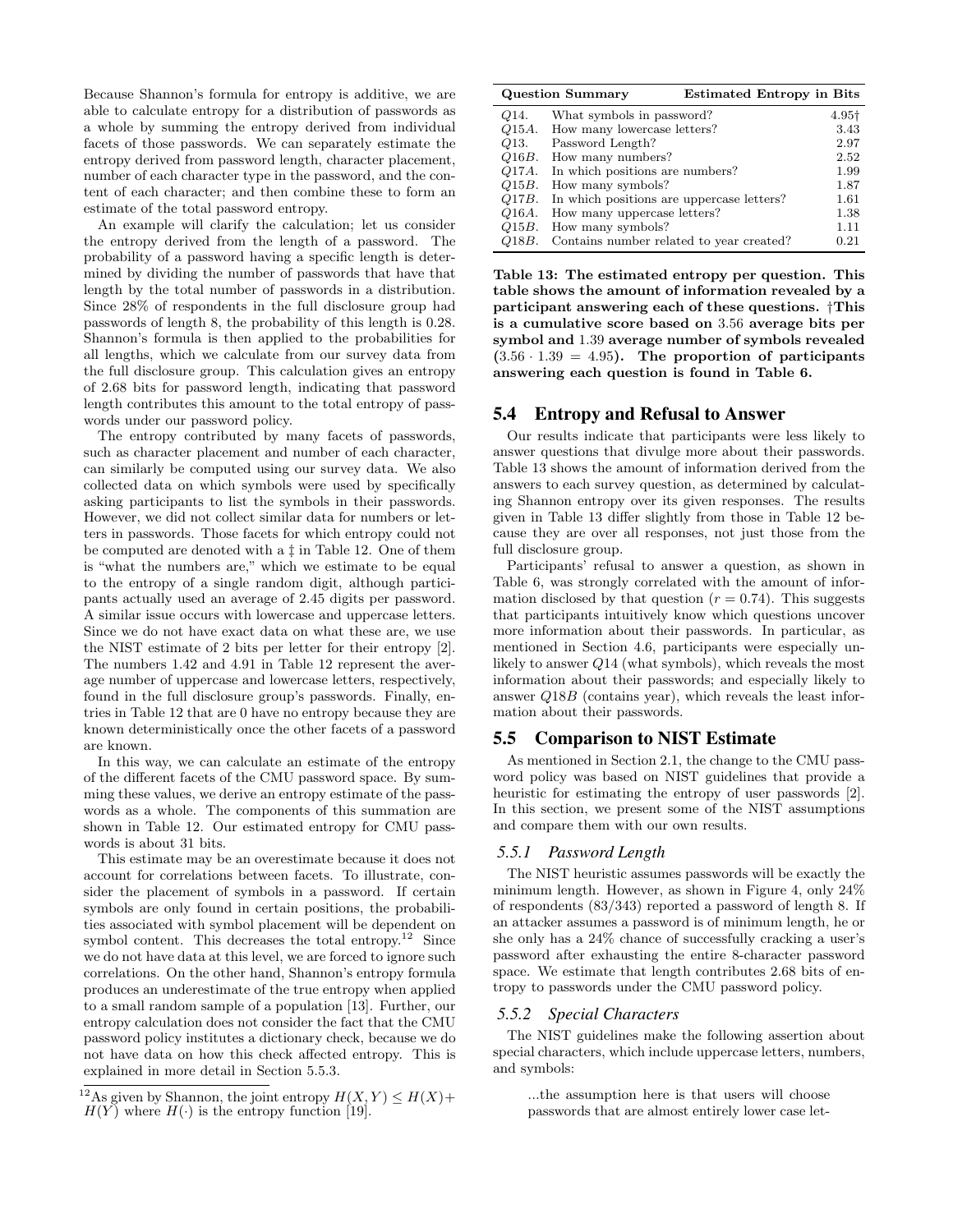ters, unless forced to do otherwise, and [rules] that force them to include capital letters or nonalphabetic characters will generally be satisfied in the simplest and most predictable manner, often by putting a capital letter at the start ... and punctuation or special characters at the end...

The NIST heuristic awards a flat 6 bits of entropy for the inclusion of uppercase and non-alphabetic characters and 2 bits of entropy for each character, regardless of character type. Applying this formula to the CMU password policy yields an entropy contribution of 12 bits from the special characters, if we assume a password of eight characters including three special characters: one uppercase letter, one number and one symbol  $(6 + 3 * 2 = 12)$ .

In contrast, our results find that much of the entropy contributed by uppercase and non-alphabetic characters comes from users exceeding the minimum requirements: using more numbers than necessary and varying the positions of special characters. Our participants frequently chose passwords that exceeded the minimum requirements of the policy. Only 31% (49/156) reported having a single number; 73% (115/158) and 76% (111/146) reported having only one uppercase letter or symbol, respectively. In addition, many respondents reported having uppercase letters at the end of their passwords, or numbers or symbols at the beginning.<sup>13</sup> We estimate the cumulative entropy of these character types per password to be 18.51 bits. This is found by summing the entropies contributed by special characters in Table 12.

#### *5.5.3 Dictionary Checks*

Forty-five percent of our participants based their password on a word, despite the fact that the CMU password policy includes a dictionary check. This dictionary check operates by removing all non-alphabetic characters from a password and checking the remaining string against a dictionary. Thus even if a password does contain a dictionary word, as long as there are additional letters before, after, or within the word, it satisfies the requirement. Concatenation of multiple words is also allowed. This checking algorithm is consistent with NIST's conception of a dictionary check, which in the NIST heuristic contributes a bonus of 6 bits to a password's entropy.

Although we expect this check may increase the entropy of passwords as a whole, we ignore the effect of this check in our estimate. Validating it requires complete knowledge of a user's password, and our survey does not have this level of detail. What we do know is that, despite this check, almost half of our participants claimed to have a password based on a word.

#### *5.5.4 Defining Requirements*

Although our calculations and the heuristics of NIST approach the problem of defining entropy for a given password policy quite differently, both depict the CMU password policy as having a per-password entropy of roughly 30 bits.

However, there are other password policies which could generate this level of entropy, beyond just the policy requirements set forth at CMU. Using the NIST heuristic, a randomly-assigned 5-character password has an entropy of 33 bits. A 14-character user-chosen password with no special character requirements would also have about 30 bits of entropy, using the NIST heuristic. Though previous work has found that long, passphrase-style passwords lead to more typographic mistakes and user dissatisfaction [8], the results of our survey suggest that some users prefer them. As seen in Figure 4, 11% of our respondents currently have passwords that are 14 characters or longer. These users do not need the additional restrictions of a strict password policy to have a sufficiently strong password. Other users might favor randomly-assigned, shorter passwords. If all of these policies have sufficient entropy, it may be acceptable to allow users to choose the policy that fits them best. This would maintain security while improving usability.

#### 6. DISCUSSION

This work presents several new insights regarding user attitude and behavior under strict password policies. The highlights are presented below.

Users find new requirements annoying but believe they provide security. Our survey was conducted on a population shortly after a required password policy transition from a less-constrained policy to a stricter one. Users were annoyed by this change. However, they did feel more secure under the new policy.

Some users struggle to comply with new password requirements. Most users created their new password in a single attempt, and believed they would be able to login in one try. However, 19% of users reported already forgetting their new passwords. These users seem to have struggled with the policy change. They required significantly more attempts to create their new passwords, believed that logging in would require more attempts, were more annoyed, found creating the new password less fun, and were more likely to write their password down. Over 10% of these users went to the help desk because they forgot their passwords.

Users are more likely to share and reuse their passwords than to write them down. Much has been made of users writing down passwords. However, we found fewer Andrew users writing down their old or new passwords than would be expected based on previous work [16, 24]. On the other hand, over a quarter of our respondents reported they have shared a new or old Andrew password, and over three quarters of users reuse passwords. Despite the fact that some experts advocate writing passwords down as a mechanism to cope with numerous passwords [18], reusing passwords seems to be much more prevalent than writing them down.

Users tend to modify old passwords to create new ones. About half our respondents reported modifying their old password to create their new one. Others modified or reused a password for another account. This suggests that many users avoid creating completely new passwords when forced to change. Since the new passwords were required to include character classes not previously required, some users may have added additional characters to their previous password. This may explain why the average length of new passwords was over 2 characters longer than required by policy.

Users are more likely to share their passwords over time. Around 25% of users reported having shared their old password with at least one person. This percentage is more than twice the percentage of users who have shared new passwords (12%). This behavior may be associated with

<sup>13</sup>27% and 18% of respondents had numbers or symbols in the first two characters of their passwords, respectively; and 22% had an uppercase letter in one of the last two positions.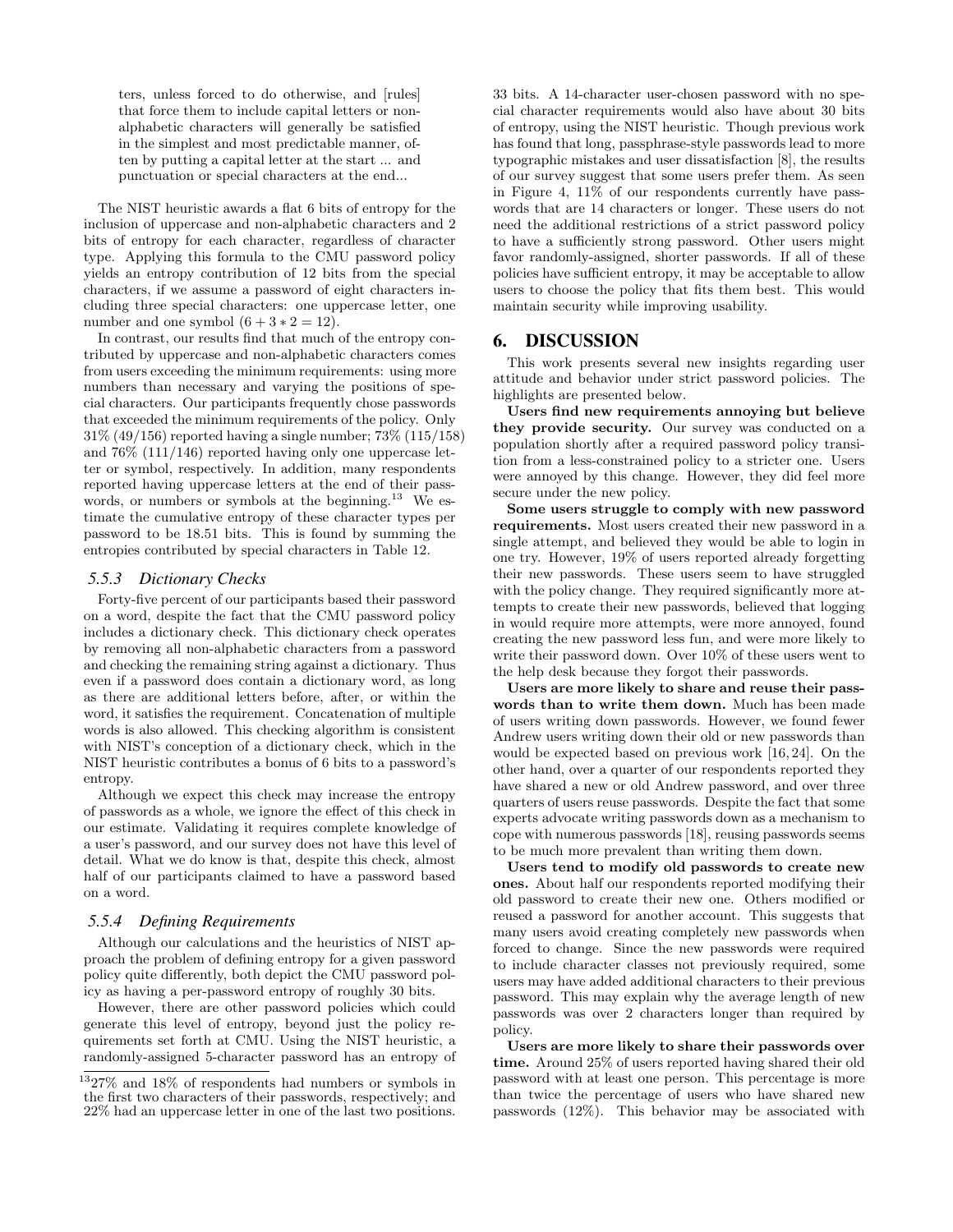the fact that, as time passes, users face situations where they need to share their passwords, such as when they need someone else to help them access their accounts when out of the office. This suggests that a password policy requiring a periodic change of passwords could help to protect users' passwords. However, the impact of such a policy on password composition, and other aspects of user behavior, should also be considered.

Use of dictionary words and names are still the most common strategies to create passwords. Nearly 80% of users based their password on a word or name, with special characters added to the beginning or end. This is despite the new policy implementing a basic check for dictionary words.

Our results reveal flaws in NIST's assumptions. NIST bases its per-password entropy estimates on several assumptions that are inconsistent with our findings [2]. They assume users will create passwords of the minimum required length, but our results show an average length more than two characters above the minimum. NIST also assumes users will have the minimum number of special characters, but our participants frequently indicated using more. Over twothirds of users who responded said they used more than the one required number. It would be useful to examine larger sets of passwords created under a variety of password policies to provide empirical data to improve the NIST guidelines.

#### 7. ACKNOWLEDGMENTS

The authors wish to acknowledge and thank the staff of the CMU Information Security Office for explaining the motivations behind the password policy change, and details of its implementation. Particular thanks goes to Mary Ann Blair, Doug Markiewicz, and Mark Poepping. The authors wish to thank Veda Mujumdar and Nethra Krishnamoorthy for their help entering survey data. The research was sponsored in part by NSF IGERT grant #DGE-0903659 and by Carnegie Mellon CyLab under Army Research Office grant DAAD-19-02-1-0389.

#### 8. REFERENCES

- [1] M. Bishop and D. V.Klein. Improving system security via proactive password checking. Computers & Security, 14(3):233–249, 1995.
- [2] W. E. Burr, D. F. Dodson, and W. T. Polk. Electronic authentication guideline. Technical report, National Institute of Standards and Technology, 2006.
- [3] D. Florencio and C. Herley. A large-scale study of web password habits. In International conference on World Wide Web, page 666, 2007.
- [4] E. F. Gehringer. Choosing passwords: security and human factors. International Symposium on Technology and Society, 2002, pages 369–373, 2002.
- [5] D. Hart. Attitudes and practices of students towards password security. Journal of Computing Sciences in Colleges, 23(5):169–174, 2008.
- [6] C. Herley. So long, and no thanks for the externalities: the rational rejection of security advice by users. In New Security Paradigms Workshop, pages 133–144, 2009.
- [7] P. Inglesant and M. A. Sasse. The true cost of unusable password policies: password use in the wild.

In ACM Conference on Human Factors in Computing Systems 2010, pages 383–392, 2010.

- [8] M. Keith, B. Shao, and P. J. Steinbart. The usability of passphrases for authentication: An empirical field study. International journal of human-computer studies, 65(1):17–28, 2007.
- [9] S. Komanduri and D. R. Hutchings. Order and entropy in picture passwords. In Graphics Interface, pages 115–122, 2008.
- [10] C. Kuo, S. Romanosky, and L. F. Cranor. Human selection of mnemonic phrase-based passwords. In Symposium on Usable Privacy and Security, pages 67–78, 2006.
- [11] J. Leyden. Office workers give away passwords for a cheap pen. The Register, 2003.
- [12] J. L. Massey. Guessing and entropy. In *IEEE* International Symposium on Information Theory, page 204, 1994.
- [13] G. Miller. Note on the bias of information estimates. Information Theory in Psychology: Problems and Methods, pages 95–100, 1955.
- [14] R. W. Proctor, M.-C. Lien, K.-P. L. Vu, E. E. Schultz, and G. Salvendy. Improving computer security for authentication of users: Influence of proactive password restrictions. Behavior Research Methods, Instruments, & Computers, 34(2):163–169, 2002.
- [15] RSA. Rsa security survey reveals multiple passwords creating security risks and end user frustration. http://www.rsa.com/press\_release.aspx?id=6095, September 2010.
- [16] SafeNet. 2004 annual password survey results. SafeNet, 2005.
- [17] M. A. Sasse, S. Brostoff, and D. Weirich. Transforming the 'weakest link'—a human/computer interaction approach to usable and effective security. BT Technology Journal, 19(3):122–131, 2001.
- [18] B. Schneier. Write down your password. http://www.schneier.com/blog/archives/2005/06/ write\_down\_your.html, June 2005.
- [19] C. E. Shannon. A mathematical theory of communication. ACM SIGMOBILE Mobile Computing and Communications Review, 5(1), 1949.
- [20] R. Shay and E. Bertino. A comprehensive simulation tool for the analysis of password policies. International Journal of Information Security, 8(4):275–289, 2009.
- [21] R. Shay, A. Bhargav-Spantzel, and E. Bertino. Password policy simulation and analysis. In ACM workshop on Digital identity management, pages 1–10, 2007.
- [22] W. C. Summers and E. Bosworth. Password policy: the good, the bad, and the ugly. In Winter international synposium on Information and communication technologies, pages 1–6, 2004.
- [23] K.-P. L. Vu, R. W. Proctor, A. Bhargav-Spantzel, B.-L. B. Tai, and J. Cook. Improving password security and memorability to protect personal and organizational information. International Journal of Human-Computer Studies, 65(8):744–757, 2007.
- [24] M. Zviran and W. J. Haga. Password security: an empirical study. Journal of Management Information Systems, 15(4):161–185, 1999.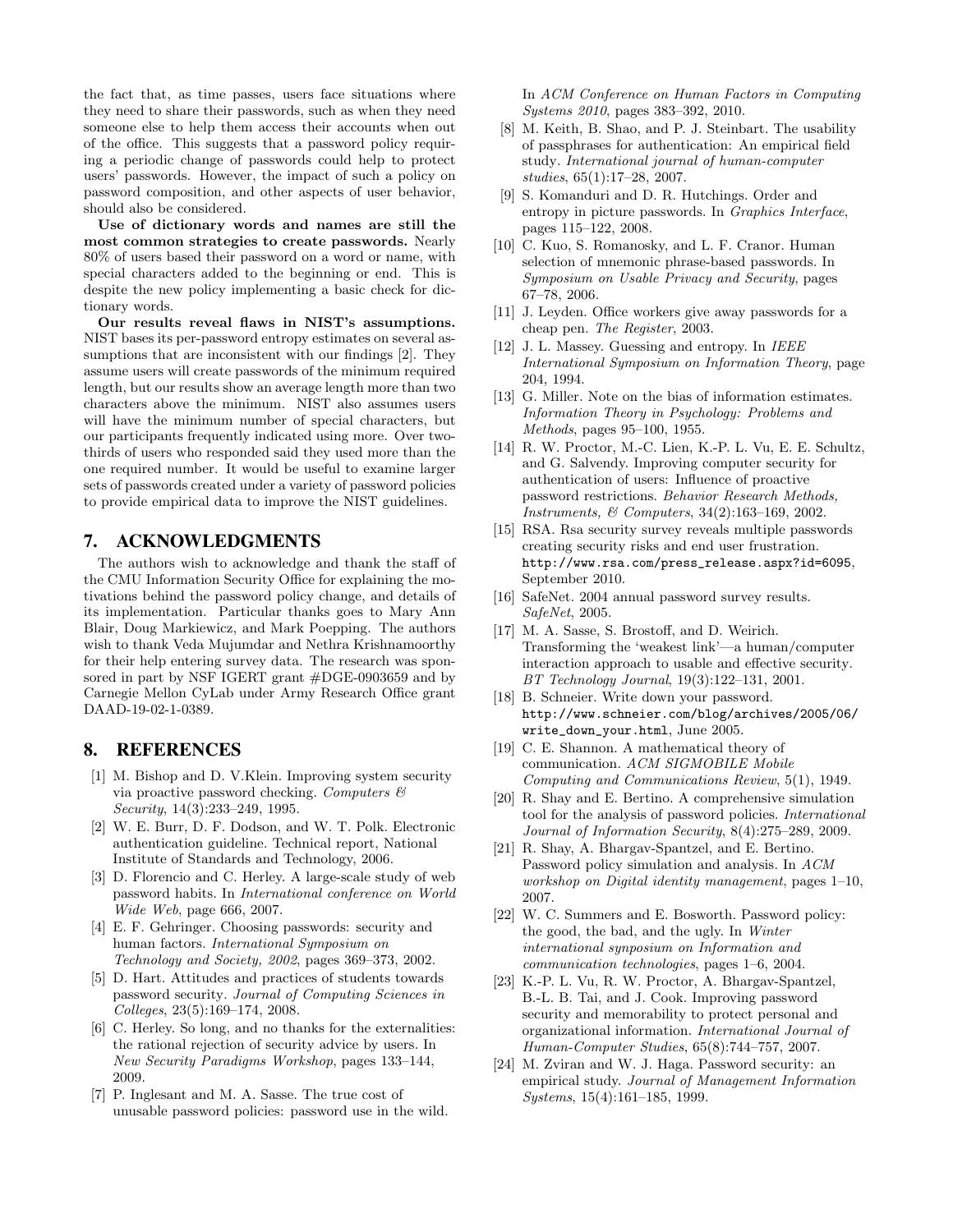# APPENDIX

A. SURVEY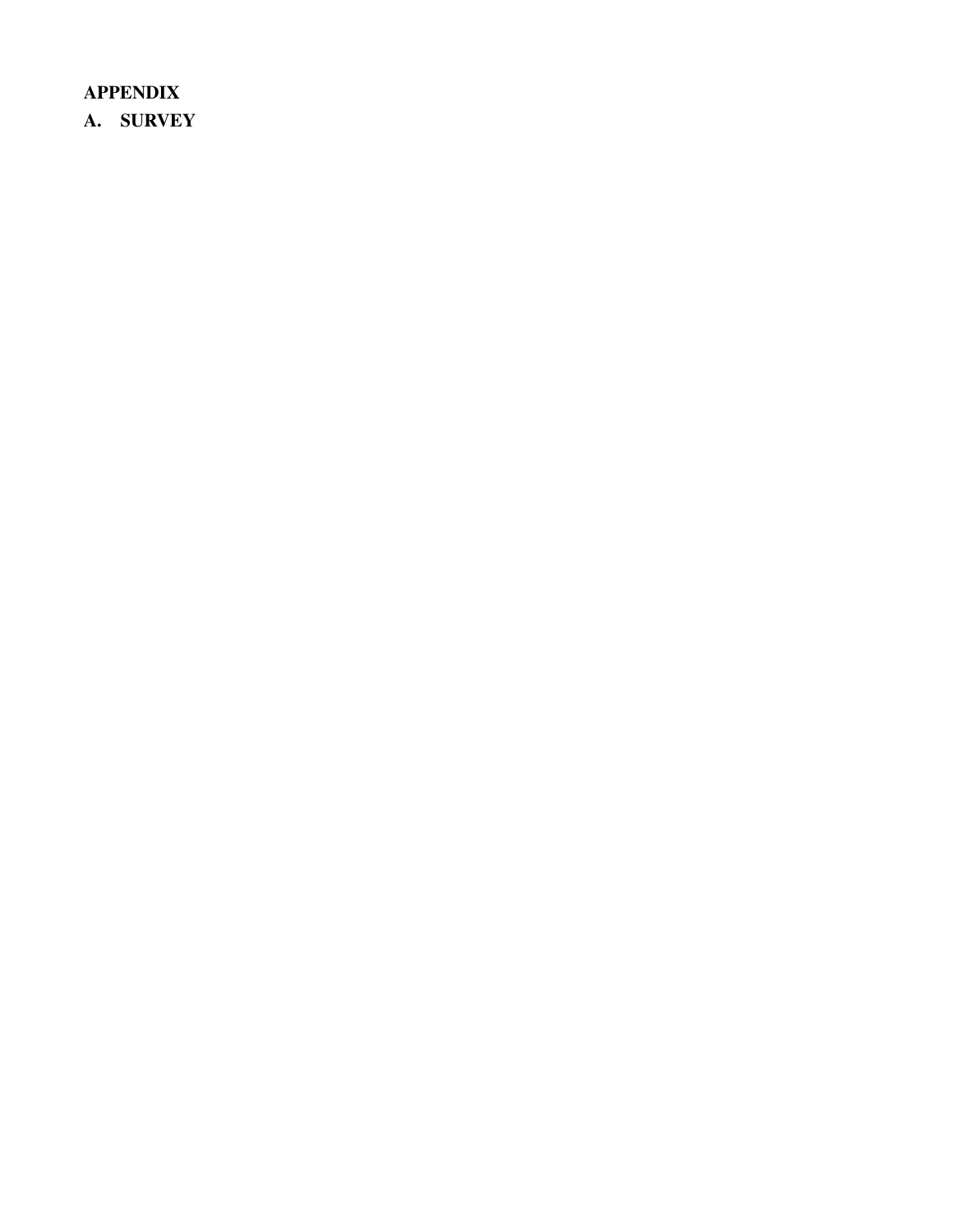|  | <b>ANDREW PASSWORD CHANGE SURVEY</b> |  |  |
|--|--------------------------------------|--|--|
|--|--------------------------------------|--|--|

| Please only fill out this survey if you have an Andrew account and have changed your password to comply with the new<br>password rules announced in December 2009.                                                                                                                                                                                                                                                                                                                                                                                                                                                        |                                                                                                                                                                                                                                                                                                                                                                            |  |  |  |
|---------------------------------------------------------------------------------------------------------------------------------------------------------------------------------------------------------------------------------------------------------------------------------------------------------------------------------------------------------------------------------------------------------------------------------------------------------------------------------------------------------------------------------------------------------------------------------------------------------------------------|----------------------------------------------------------------------------------------------------------------------------------------------------------------------------------------------------------------------------------------------------------------------------------------------------------------------------------------------------------------------------|--|--|--|
|                                                                                                                                                                                                                                                                                                                                                                                                                                                                                                                                                                                                                           | The information we are collecting is anonymous. We aren't recording your name or your ID. We will be unable to tie the<br>information collected here to any particular Andrew user.                                                                                                                                                                                        |  |  |  |
|                                                                                                                                                                                                                                                                                                                                                                                                                                                                                                                                                                                                                           | We aren't asking for your password. Please do not tell anyone your password.                                                                                                                                                                                                                                                                                               |  |  |  |
| This survey is being conducted by Carnegie Mellon students and faculty. For more information, please contact the Principal<br>Investigator: Lorrie Cranor <lorrie@cmu.edu>. If you have questions pertaining to your rights as a research participant, or to report<br/>objections to this study, you should contact the Research Regulatory Compliance Office at Carnegie Mellon University. Email: irb-<br/>review@andrew.cmu.edu. Phone: 412-268-1901 or 412-268-5460. The Carnegie Mellon University Institutional Review Board (IRB)<br/>has approved the use of human participants for this study.</lorrie@cmu.edu> |                                                                                                                                                                                                                                                                                                                                                                            |  |  |  |
|                                                                                                                                                                                                                                                                                                                                                                                                                                                                                                                                                                                                                           |                                                                                                                                                                                                                                                                                                                                                                            |  |  |  |
| 2.                                                                                                                                                                                                                                                                                                                                                                                                                                                                                                                                                                                                                        | What is your gender? __ Male ______ Female                                                                                                                                                                                                                                                                                                                                 |  |  |  |
|                                                                                                                                                                                                                                                                                                                                                                                                                                                                                                                                                                                                                           | 3. How old are you? ______                                                                                                                                                                                                                                                                                                                                                 |  |  |  |
| 4.                                                                                                                                                                                                                                                                                                                                                                                                                                                                                                                                                                                                                        | Are you majoring in or do you have a degree or job in computer science, computer engineering, information<br>technology, or a related field? ___ Yes __ No                                                                                                                                                                                                                 |  |  |  |
| 5.                                                                                                                                                                                                                                                                                                                                                                                                                                                                                                                                                                                                                        | When did you change your password to comply with the new policy?<br>_I have not changed my password to comply with the new policy yet<br>_ The same day I got the password change email<br>Not the same day, but before a second password change email<br>_ After I got multiple password change emails<br>__ I'm not sure                                                 |  |  |  |
| 6.                                                                                                                                                                                                                                                                                                                                                                                                                                                                                                                                                                                                                        | If you tried to login to your Andrew account right now, how many attempts do you think it would take?                                                                                                                                                                                                                                                                      |  |  |  |
| 7.                                                                                                                                                                                                                                                                                                                                                                                                                                                                                                                                                                                                                        | To how many people have you given your current password? _____                                                                                                                                                                                                                                                                                                             |  |  |  |
| 8.                                                                                                                                                                                                                                                                                                                                                                                                                                                                                                                                                                                                                        | To how many people have you given your old password? _____                                                                                                                                                                                                                                                                                                                 |  |  |  |
|                                                                                                                                                                                                                                                                                                                                                                                                                                                                                                                                                                                                                           | 9. Have you ever forgotten your current password? __ Yes __ No                                                                                                                                                                                                                                                                                                             |  |  |  |
|                                                                                                                                                                                                                                                                                                                                                                                                                                                                                                                                                                                                                           | 10. If yes, how did you recover it?<br>_I remembered it later<br>_I told it to someone else so I asked them<br>_I had written it down so I was able to look it up<br>_I went to the help desk<br>_ It is remembered by my browser or email client<br>__ I never recovered it                                                                                               |  |  |  |
|                                                                                                                                                                                                                                                                                                                                                                                                                                                                                                                                                                                                                           | 11. When you created your current password, which of the following did you do?<br>_I reused my old Andrew password<br>_ I modified my old Andrew password to meet the new requirements<br>_ I reused a password I was already using for a different account<br>_ I modified a password I was already using for a different account<br>_ I created an entirely new password |  |  |  |
|                                                                                                                                                                                                                                                                                                                                                                                                                                                                                                                                                                                                                           | 12. Did you use any of the following strategies to create your current password (choose all that apply)?<br>__ Password based on the first letter of each word in a phrase<br>Based on the name of someone or something                                                                                                                                                    |  |  |  |

- \_\_ Based on a word or name with numbers / symbols added to beginning or end
- $\_\_$ Based on a word or name with numbers and symbols substituting for some of the letters (e.g. '@' instead of 'a')
- \_ Based on a word or name with letters missing
- \_\_\_!Based!on!a!word!in!a!language!other!than!English
- \_\_\_!Based!on!a!phone!number
- \_\_\_!Based!on!an!address
- \_\_ Based on a birthday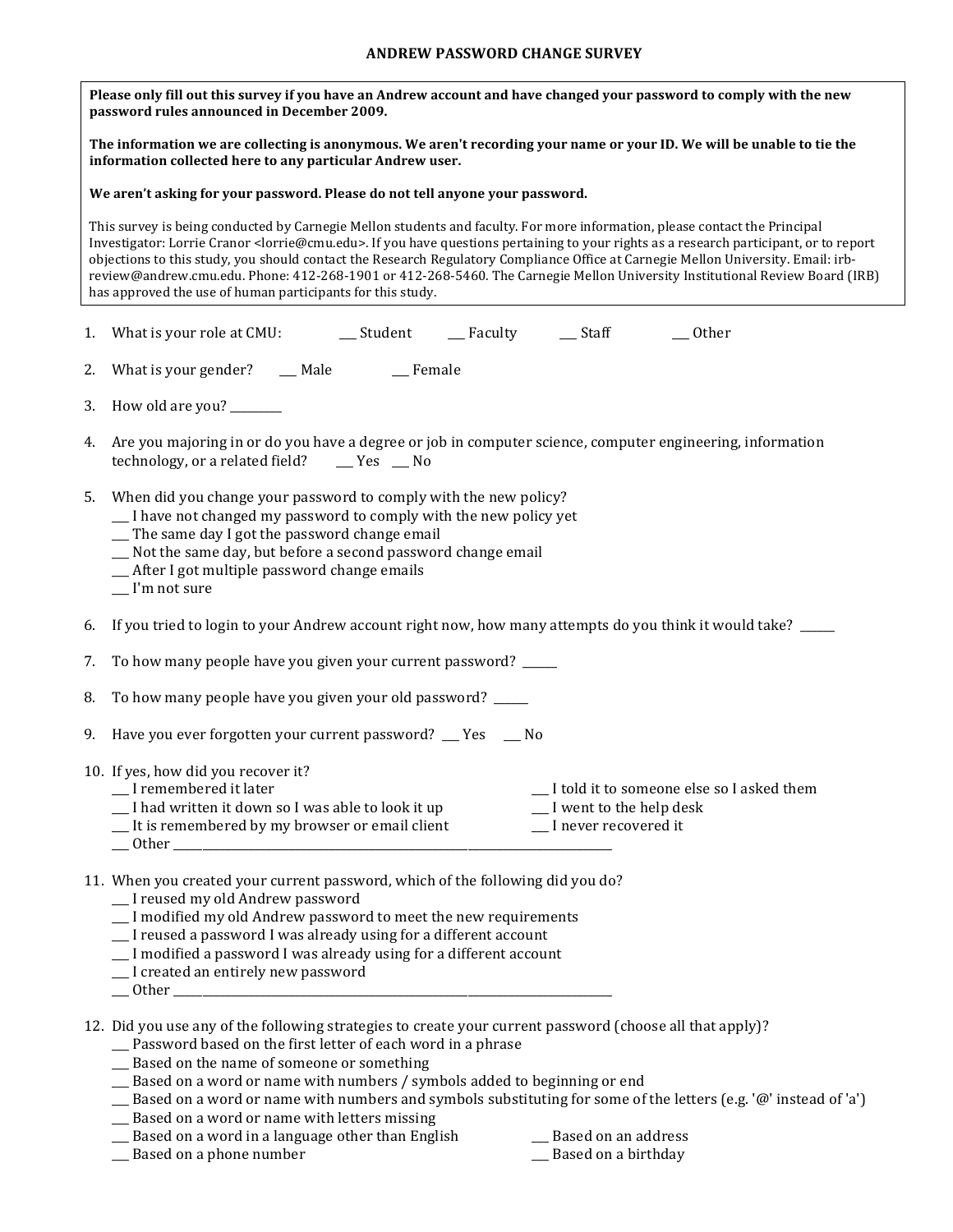| 13. How long is your current password (total number of characters)? _____________ I prefer not to answer                                                                                                                                                                                                                                                                                      |
|-----------------------------------------------------------------------------------------------------------------------------------------------------------------------------------------------------------------------------------------------------------------------------------------------------------------------------------------------------------------------------------------------|
| 14. What symbols (characters other than letters and numbers) are in your password? ________________ I prefer not to answer                                                                                                                                                                                                                                                                    |
| 15. How many lower-case letters are in your current password? __________________I prefer not to answer                                                                                                                                                                                                                                                                                        |
| 16. How many upper-case letters are in your current password? ____<br>_I prefer not to answer                                                                                                                                                                                                                                                                                                 |
| 17. In which positions in your password are the numbers? ______ I prefer not to answer<br>__ Second ___ Second from last<br>__ Last _____ Other<br>$\equiv$ First                                                                                                                                                                                                                             |
| 18. In which positions in your password are the symbols? ______ I prefer not to answer<br>__ Second ___ Second from last<br>__ Last ___ Other<br>$\equiv$ First                                                                                                                                                                                                                               |
| 19. How many tries did it take to create a password the system accepted? _____                                                                                                                                                                                                                                                                                                                |
| 20. Have you written down your current password?<br>No Lies, on paper Lies, electronically (stored in computer, phone, etc.) Department Content Lies, No                                                                                                                                                                                                                                      |
| If you wrote down your current password how is it protected (choose all that apply)?<br>__ I do not protect it _________________ I stored it in an encrypted file<br>_I hid it<br>__I stored it on a computer or device protected with another password<br>_ I locked up the paper<br>__I always keep the password with me<br>_ I wrote down a reminder instead of the actual password        |
| 21. Have you written down your old password?<br>__ No ______ Yes, on paper _________ Yes, electronically (stored in computer, phone, etc.) ____ Other ________                                                                                                                                                                                                                                |
| If you wrote down your old password how is it protected (choose all that apply)?<br>_I do not protect it _______________I stored it in an encrypted file<br>__I stored it on a computer or device protected with another password<br>$\mathbf{I}$ hid it<br>$\Box$ I locked up the paper<br>__ I always keep the password with me<br>_ I wrote down a reminder instead of the actual password |
| 22. Do you have a set of passwords you reuse in different places?<br>$Yes$ No                                                                                                                                                                                                                                                                                                                 |
| 23. Do you have a password that you use for different accounts with a slight modification for each account?<br>$Yes$ No                                                                                                                                                                                                                                                                       |
| 24. With the new password requirements, my Andrew account is more secure.<br>__ Neutral ___ Disagree ___ Strongly disagree<br>__ Strongly agree<br>__ Agree                                                                                                                                                                                                                                   |
| 25. Creating a password that meets the new requirements was annoying.<br>__ Strongly disagree                                                                                                                                                                                                                                                                                                 |
| 26. Creating a password that meets the new requirements was difficult.<br>__ Strongly disagree                                                                                                                                                                                                                                                                                                |
| 27. Creating a password that meets the new requirements was fun.<br>__ Strongly agree                                                                                                                                                                                                                                                                                                         |
| 28. Any added protection provided by the new password is worth the added effort of creating/remembering/using it.<br>__ Strongly agree                                                                                                                                                                                                                                                        |
| 29. I would like Andrew to go back to the old password policy.                                                                                                                                                                                                                                                                                                                                |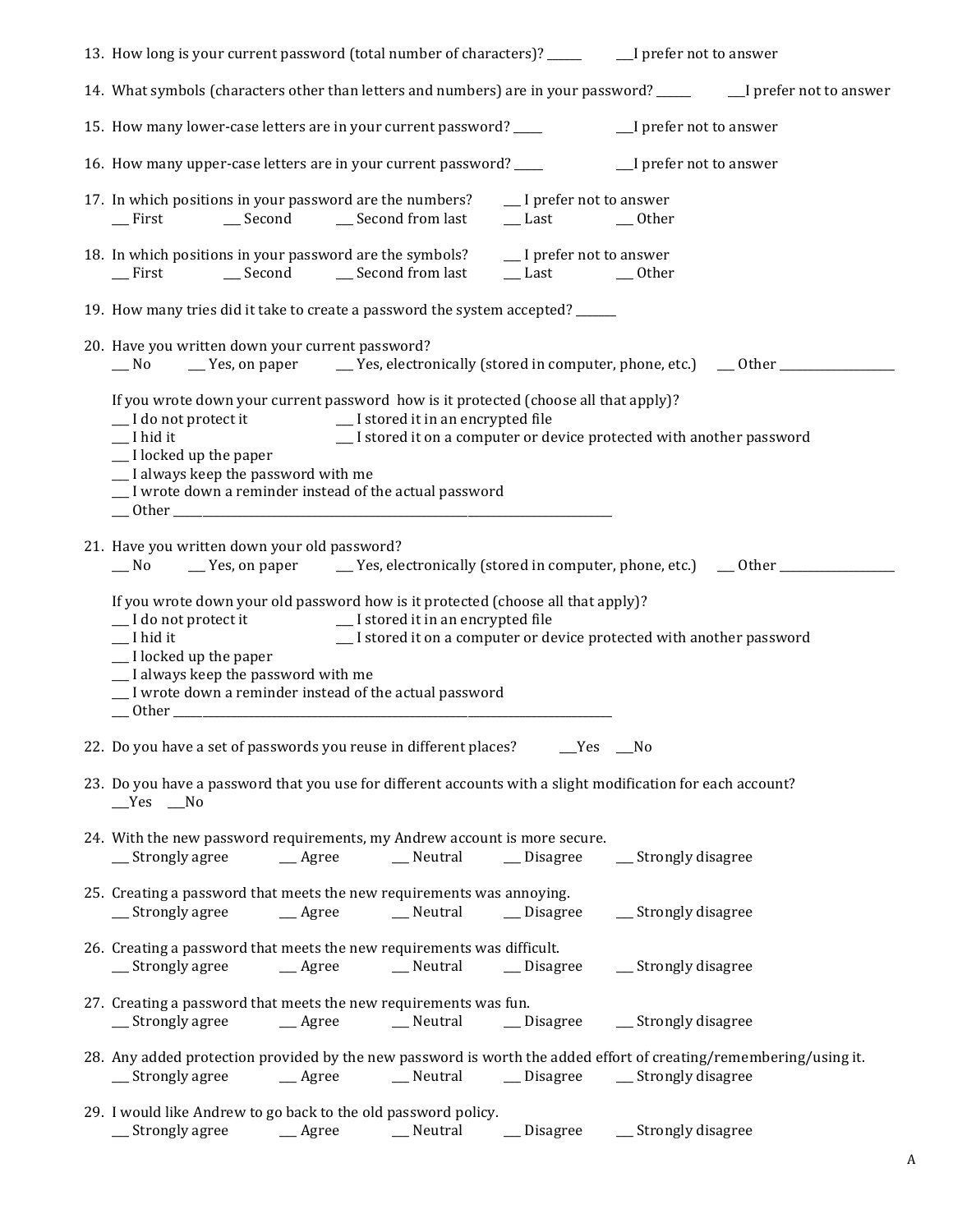| 13. How long is your current password (total number of characters)? _____________ I prefer not to answer                                                                                                                                                                                                                                                                                                                                                                                               |
|--------------------------------------------------------------------------------------------------------------------------------------------------------------------------------------------------------------------------------------------------------------------------------------------------------------------------------------------------------------------------------------------------------------------------------------------------------------------------------------------------------|
| 14. What symbols (characters other than letters and numbers) are in your password? ________________ I prefer not to answer                                                                                                                                                                                                                                                                                                                                                                             |
| 15. How many symbols (characters other than letters and numbers) are in your current password?<br>__ I prefer not to answer                                                                                                                                                                                                                                                                                                                                                                            |
| 16. How many numbers are in your current password? ___________________I prefer not to answer                                                                                                                                                                                                                                                                                                                                                                                                           |
| 17. In which positions in your password are the capital letters? __________ I prefer not to answer                                                                                                                                                                                                                                                                                                                                                                                                     |
| 18. Does your password contain a number related to the year it was created?<br>__ Yes __ No __ I prefer not to answer                                                                                                                                                                                                                                                                                                                                                                                  |
| 19. How many tries did it take to create a password the system accepted?                                                                                                                                                                                                                                                                                                                                                                                                                               |
| 20. Have you written down your current password?<br>No Lies, on paper Lies, electronically (stored in computer, phone, etc.) Department Chern Lies                                                                                                                                                                                                                                                                                                                                                     |
| If you wrote down your current password how is it protected (choose all that apply)?<br>__ I do not protect it ______________ I stored it in an encrypted file<br>__ I stored it on a computer or device protected with another password<br>$\Box$ I hid it<br>_I locked up the paper<br>_I always keep the password with me<br>_ I wrote down a reminder instead of the actual password                                                                                                               |
| 21. Have you written down your old password?<br>__ No ______ Yes, on paper _________ Yes, electronically (stored in computer, phone, etc.) ____ Other ________<br>If you wrote down your old password how is it protected (choose all that apply)?<br>__ I stored it on a computer or device protected with another password<br>$\overline{\phantom{a}}$ I hid it<br>$\Box$ I locked up the paper<br>__ I always keep the password with me<br>_ I wrote down a reminder instead of the actual password |
| 22. Do you have a set of passwords you reuse in different places?<br>$Yes$ No                                                                                                                                                                                                                                                                                                                                                                                                                          |
| 23. Do you have a password that you use for different accounts with a slight modification for each account?<br>$Yes$ No                                                                                                                                                                                                                                                                                                                                                                                |
| 24. With the new password requirements, my Andrew account is more secure.<br>__ Strongly agree                                                                                                                                                                                                                                                                                                                                                                                                         |
| 25. Creating a password that meets the new requirements was annoying.                                                                                                                                                                                                                                                                                                                                                                                                                                  |
| 26. Creating a password that meets the new requirements was easy.<br>__ Strongly agree $\qquad$ __ Agree $\qquad$ __ Neutral $\qquad$ __ Disagree $\qquad$ __ Strongly disagree                                                                                                                                                                                                                                                                                                                        |
| 27. Creating a password that meets the new requirements was fun.<br>__ Strongly agree ______ Agree _______ Neutral _____ Disagree _____ Strongly disagree                                                                                                                                                                                                                                                                                                                                              |
| 28. Any added protection provided by the new password is worth the added effort of creating/remembering/using it.<br>__ Strongly agree _______ Agree ________ Neutral ______ Disagree _____ Strongly disagree                                                                                                                                                                                                                                                                                          |
| 29. I would like Andrew to go back to the old password policy.<br>__ Strongly agree $\qquad$ __ Agree $\qquad$ __ Neutral $\qquad$ __ Disagree $\qquad$ __ Strongly disagree                                                                                                                                                                                                                                                                                                                           |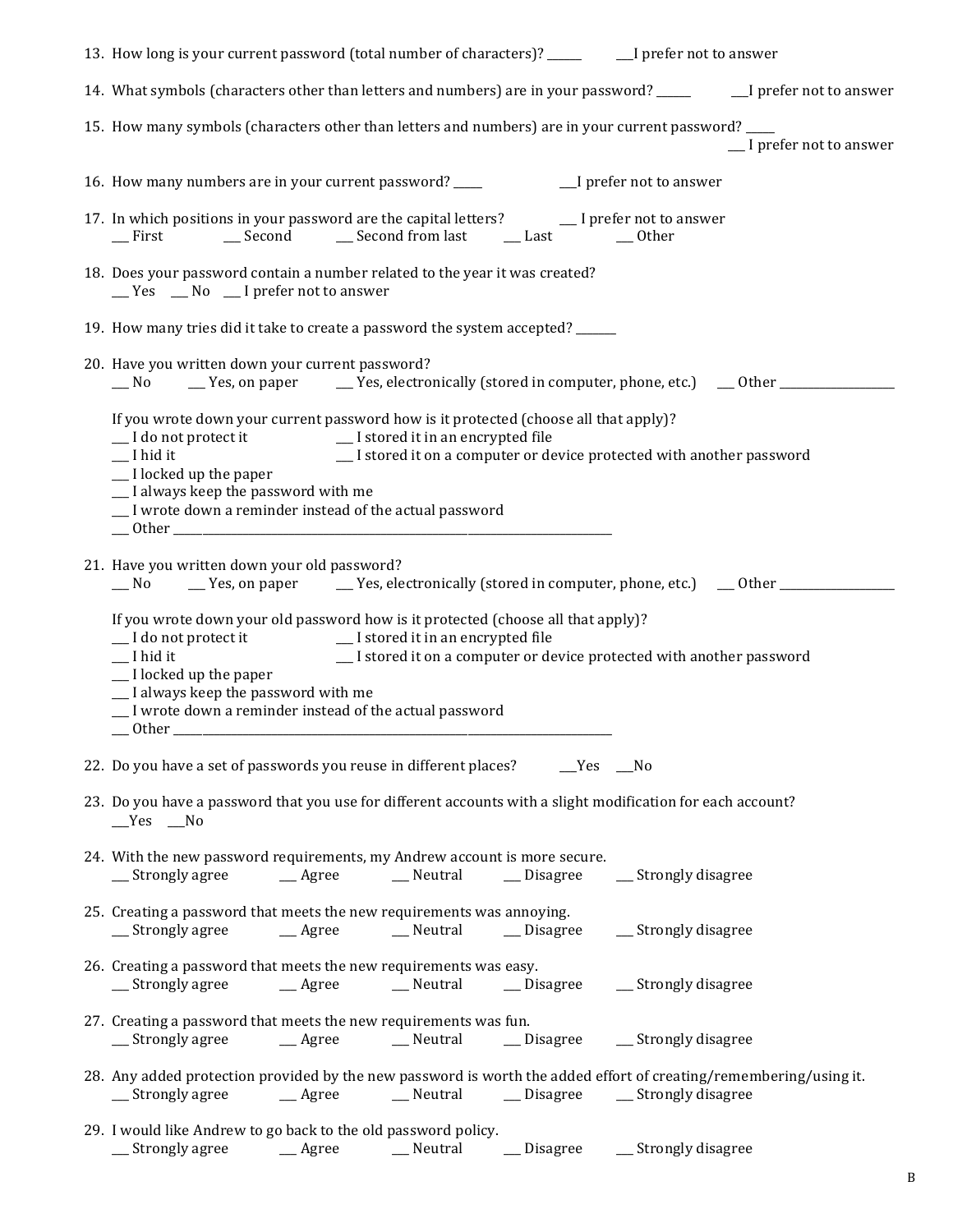## B. SURVEY RESPONSES

This survey is filled in with the responses we received.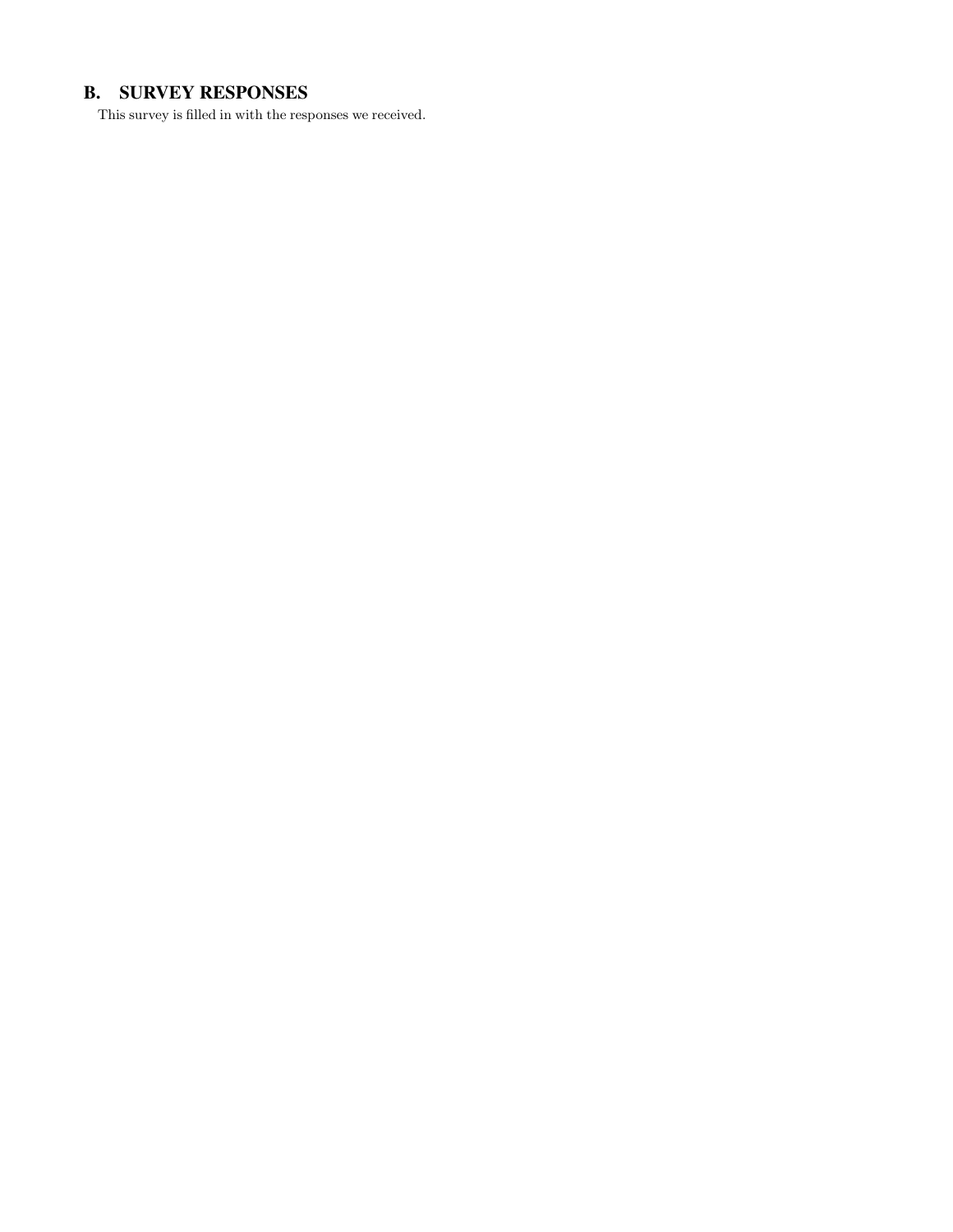- **ANDREW'PASSWORD'CHANGE'SURVEY** 1. What is your role at CMU: **413** Student **10** Faculty **41** Staff **6** Other 2. What is your gender? **228** Male **241** Female Blanks: 1 3. How old are you? Less than 22: 280 Equal to or more than 22: 185 Blanks:**5** 4. Are you majoring in or do you have a degree or job in computer science, computer engineering, information technology, or a related field? **162** Yes **301** No Blanks:7 5. When did you change your password to comply with the new policy? **0** I have not changed my password to comply with the new policy yet **94** The same day I got the password change email 149 Not the same day, but before a second password change email **215** After I got multiple password change emails 11 I'm not sure Blanks:**'1** 6. If you tried to login to your Andrew account right now, how many attempts do you think it would take? 1!try:**356** 2!tries: **77** 3!tries: **15** Five tries:1 Blanks:**'21** 7. To how many people have you given your current password? Zero:**397** One: **51** Two: **6** Three:**1** Blanks: **15** 8. To how many people have you given your old password? Zero:**332** One:**78** Two:**24** Three:**9** Four:**3** Five:**3** More than five: 4 Blanks:**17** 9. Have you ever forgotten your current password? 87 Yes 375 No Blanks: 8 10. If yes, how did you recover it?
	- **55** I remembered it later **21** I had written it down so I was able to look it up **1** It is remembered by my browser or email client **5** Other!
- I told it to someone else so I asked them **10** I went to the help desk
- **1** I never recovered it
- 11. When you created your current password, which of the following did you do? 11 I reused my old Andrew password 243 I modified my old Andrew password to meet the new requirements 17 I reused a password I was already using for a different account **52** I modified a password I was already using for a different account 138 I created an entirely new password **4**!Other! Blanks:!**5**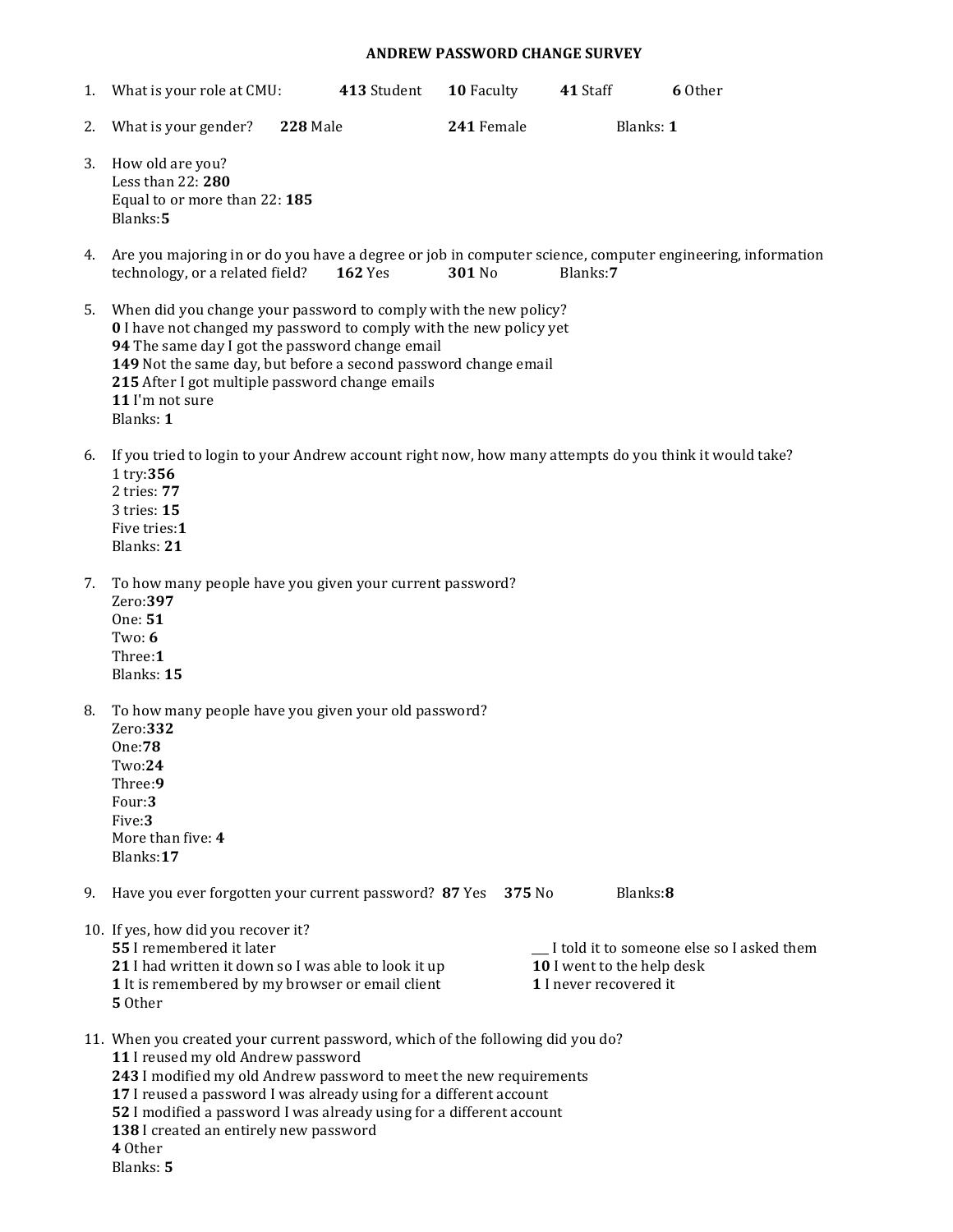| 12. Did you use any of the following strategies to create your current password (choose all that apply)?<br>26 Password based on the first letter of each word in a phrase<br>163 Based on the name of someone or something<br>204 Based on a word or name with numbers / symbols added to beginning or end                                                                |                |                                                  |            |
|----------------------------------------------------------------------------------------------------------------------------------------------------------------------------------------------------------------------------------------------------------------------------------------------------------------------------------------------------------------------------|----------------|--------------------------------------------------|------------|
| 79 Based on a word or name with numbers and symbols substituting for some of the letters (e.g. '@' instead of 'a')<br>20 Based on a word or name with letters missing                                                                                                                                                                                                      |                |                                                  |            |
| 67 Based on a word in a language other than English<br>10 Based on a phone number                                                                                                                                                                                                                                                                                          |                | 11 Based on an address<br>43 Based on a birthday |            |
| 13. How long is your current password (total number of characters)? 10.5                                                                                                                                                                                                                                                                                                   |                | 127 I prefer not to answer                       |            |
| 14. What symbols (characters other than letters and numbers) are in your password?<br>253 I prefer not to answer (See details in table 10)                                                                                                                                                                                                                                 |                |                                                  |            |
| 19. How many tries did it take to create a password the system accepted? 1.77                                                                                                                                                                                                                                                                                              |                | Blanks:39                                        |            |
| 20. Have you written down your current password?<br>40 Yes, on paper 23 Yes, electronically (stored in computer, phone, etc.)<br>394 No                                                                                                                                                                                                                                    |                | 9 Other                                          |            |
| If you wrote down your current password how is it protected (choose all that apply)?<br>6 I stored it in an encrypted file<br>17 I do not protect it<br>7 I stored it on a computer or device protected with another password<br>9 I hid it<br>5 I locked up the paper<br>7 I always keep the password with me<br>4 I wrote down a reminder instead of the actual password | Other          |                                                  |            |
| 21. Have you written down your old password?<br>21 Yes, electronically (stored in computer, phone, etc.)<br>35 Yes, on paper<br>6 Other<br>402 No                                                                                                                                                                                                                          |                |                                                  |            |
| If you wrote down your old password how is it protected (choose all that apply)?<br>6 I stored it in an encrypted file<br>8 I do not protect it<br>11 I stored it on a computer or device protected with another password<br>12 I hid it<br>2 I locked up the paper<br>3 I always keep the password with me<br>7 I wrote down a reminder instead of the actual password    | $\_\_$ Other   |                                                  |            |
| 22. Do you have a set of passwords you reuse in different places?                                                                                                                                                                                                                                                                                                          | <b>381 Yes</b> | 75 No                                            | Blanks: 14 |
| 23. Do you have a password that you use for different accounts with a slight modification for each account?<br><b>281 Yes</b><br>173No<br>Blanks:16                                                                                                                                                                                                                        |                |                                                  |            |
| 24. With the new password requirements, my Andrew account is more secure.<br>69 Strongly agree<br>180 Agree<br>153 Neutral<br>Blanks:16                                                                                                                                                                                                                                    | 45 Disagree    | 7 Strongly disagree                              |            |
| 25. Creating a password that meets the new requirements was annoying.<br>115 Strongly agree<br>176 Agree<br>104 Neutral<br>Blanks: 10                                                                                                                                                                                                                                      | 51 Disagree    | 14 Strongly disagree                             |            |
| 27. Creating a password that meets the new requirements was fun.<br>8 Strongly agree 22 Agree<br>141 Neutral<br>150 Disagree<br>Blanks:10                                                                                                                                                                                                                                  |                | 139 Strongly disagree                            |            |
| 28. Any added protection provided by the new password is worth the added effort of creating/remembering/using it.<br>169 Neutral<br>54 Strongly agree<br>165 Agree<br>Blanks:12                                                                                                                                                                                            | 55 Disagree    | 15 Strongly disagree                             |            |
| 29. I would like Andrew to go back to the old password policy.<br>24 Strongly agree<br>45 Agree<br>249 Neutral<br>Blanks: 10                                                                                                                                                                                                                                               | 105 Disagree   | 37 Strongly disagree                             |            |